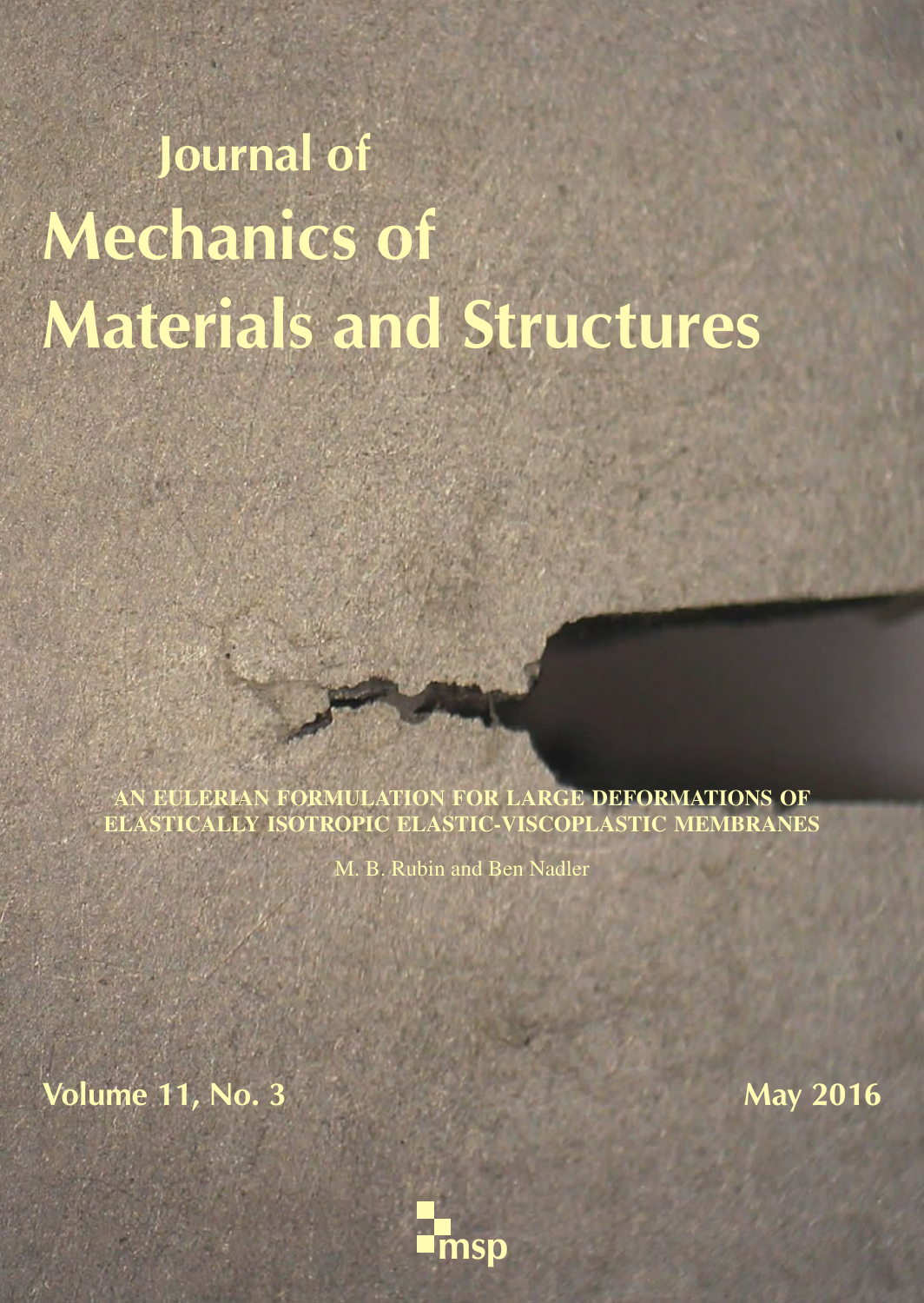

### <span id="page-1-0"></span>AN EULERIAN FORMULATION FOR LARGE DEFORMATIONS OF ELASTICALLY ISOTROPIC ELASTIC-VISCOPLASTIC MEMBRANES

M. B. RUBIN AND BEN NADLER

Typical models of membrane-like structures use a Lagrangian formulation of a hyperelastic membrane with a specified reference configuration. Here, an Eulerian formulation is proposed for modeling elastically isotropic, elastic-viscoplastic membranes. The membrane is modeled as a composite of an elastic and an inelastic component with evolution equations for elastic deformation tensors for each component. The model includes hyperelastic response as a special case and has a smooth elastic-inelastic transition capable of modeling both rate-independent and rate-dependent inelastic response. Strongly objective numerical algorithms are developed for integrating the proposed evolution equations. Also, an example of an initially flat circular membrane loaded by a follower pressure is considered to examine: rateindependent elastic and elastic-plastic responses, as well as rate-dependent inelastic relaxation effects.

#### 1. Introduction

The Cosserat surface model of an elastic membrane can be developed as a restricted theory of a shell with no bending stiffness [\[Naghdi 1972,](#page-19-0) Section 14]. In this formulation the membrane is modeled as a deformable two-dimensional surface in three-dimensional space that can change area and distort. More specifically, the membrane is modeled as a hyperelastic solid using a Lagrangian formulation with director vectors that depend on convected coordinates related to a reference configuration.

Standard formulations of plasticity theory [\[Hill 1950;](#page-19-1) [Green and Naghdi 1965;](#page-19-2) [Cristescu 1967;](#page-19-3) [Lee](#page-19-4) [1969;](#page-19-4) [Lubliner 1990;](#page-19-5) [Bertram 2005\]](#page-18-0) are Lagrangian, with constitutive equations that depend on: a total deformation measure from a reference configuration, an inelastic deformation measure from the reference configuration and an elastic deformation measure from an intermediate configuration. In particular, for finite deformations it is common to use a multiplicative form relating total, elastic and plastic deformations [\[Bilby 1960;](#page-18-1) [Kröner 1960;](#page-19-6) [Lee 1969\]](#page-19-4). Moreover, overstress models of viscoplasticity for rate-dependent plasticity were introduced by [Malvern](#page-19-7) [1951] and [Perzyna](#page-19-8) [1963].

Eckart [\[1948\]](#page-19-9) seems to be the first to emphasize that the stress tensor is determined by a constitutive equation that depends on an elastic deformation tensor which is determined by integrating an evolution equation. This evolution equation for elastic deformation is Eulerian in nature since it depends only on quantities that characterize the present state of the material, which can be measured in principle. More specifically, this evolution equation does not depend on tensor quantities, like total and plastic deformation, that depend on arbitrariness of reference and intermediate configurations. Eckart's formulation [\[1948\]](#page-19-9) is limited to elastically isotropic material response and is essentially the same as the one proposed later by [Leonov](#page-19-10) [1976] for polymeric media. [Rubin](#page-19-11) [1994] generalized this approach

This research was partially supported by M. B. Rubin's Gerard Swope Chair in Mechanics.

*Keywords:* Eulerian formulation, elastic-viscoplastic, membranes, large deformations, smooth elastic-inelastic transition.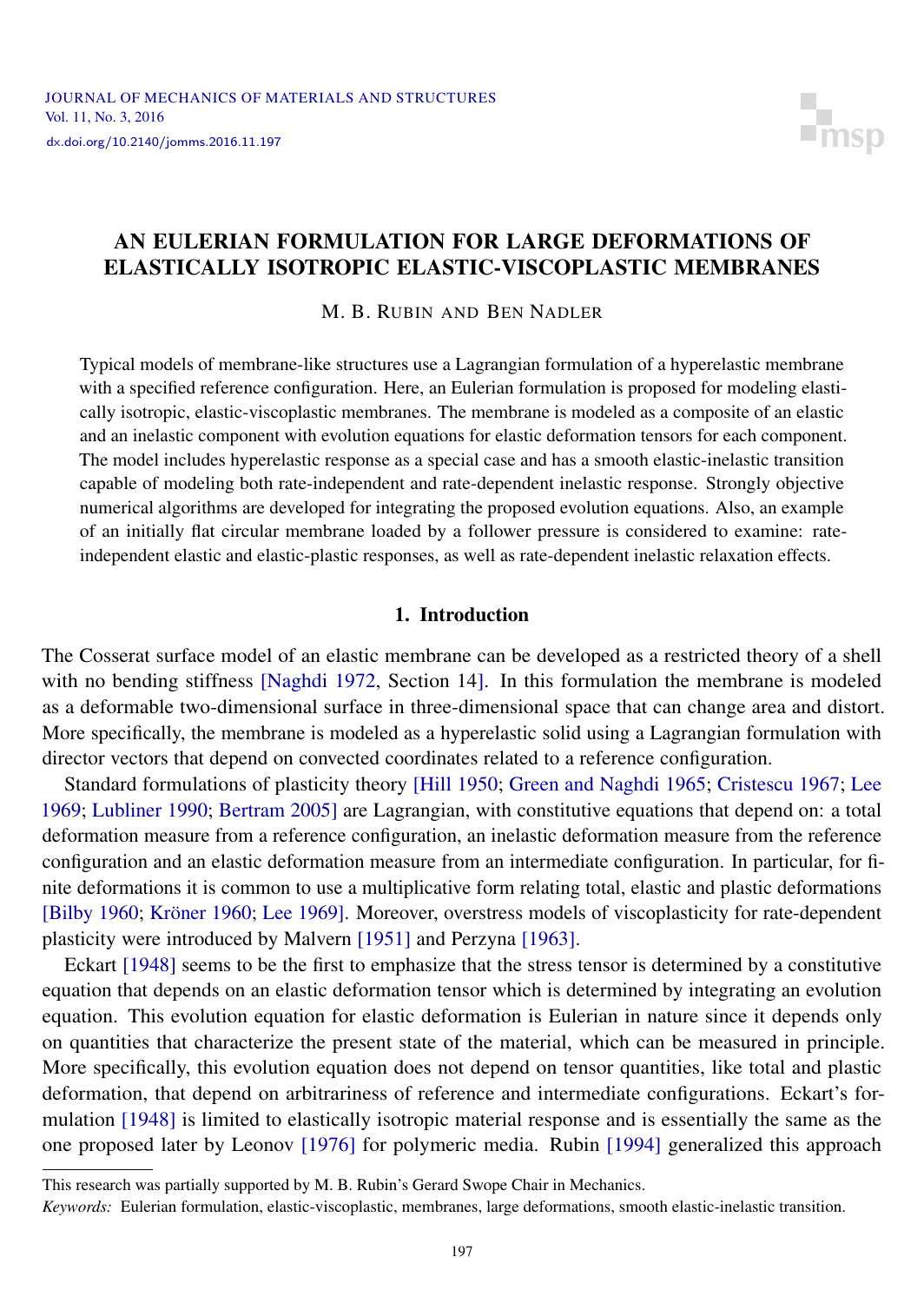for elastically anisotropy materials. An important feature of this formulation [\[Rubin 1994\]](#page-19-11) is that it removes unphysical arbitrariness of the specification of a reference configuration and an intermediate configuration from which elastic deformation is measured [\[Rubin 2012\]](#page-19-12).

The main objective of this paper is to present a new formulation of an isotropic elastic-viscoplastic membrane for large deformations based on recent developments in viscoplasticity modeling of threedimensional continua. One novel feature of this new formulation is that it is Eulerian and does not depend on convected Lagrangian coordinates from a fixed reference configuration for both elastic and inelastic responses.

The membrane is modeled as a composite of an elastic component and an elastic-inelastic dissipative component. Specifically, the elastic response of each component is taken to be isotropic. Evolution equations are proposed for elastic deformations of both the elastic and dissipative components. In particular, the relaxation effect of inelasticity in the evolution equation for the elastic deformation of the dissipative component is introduced through a rate of relaxation term. Using the recent developments in [\[Hollenstein et al. 2013\]](#page-19-13) the rate of relaxation term exhibits a smooth elastic-inelastic transition and models both rate-independent and rate-dependent inelasticity. Simple functional forms are proposed for this inelastic model with only five material constants. Two constants control rate-independent inelastic response, two constants control rate-dependent inelastic response and an additional constant controls the yield strain. Moreover, these simple functional forms yield robust, strongly objective [\[Papes 2012;](#page-19-14) [Rubin and Papes 2011\]](#page-19-15) closed form (i.e., noniterative) numerical integration algorithms for the evolution equations. Also, an evolution equation for an isotropic hardening variable could be proposed which includes both hardening and softening without difficulty [\[Hollenstein et al. 2013\]](#page-19-13), but is not included here.

One challenge in developing an Eulerian formulation of deformation of a membrane is the removal of dependence on a reference configuration in the formulation of the balance laws and constitutive equations for the membrane. Membrane theory is typically formulated using the same convected (i.e., Lagrangian) coordinates  $\theta^{\alpha}$  ( $\alpha = 1, 2$ ) for all time. This means that the director vectors  $a_{\alpha}$ , determined by differentiating the position vector *x* of material points on the surface of the membrane with respect to  $\theta^{\alpha}$ , identify the same material line elements for all time. In order to develop the Eulerian formulation presented here, use is made of the fact that the convected coordinates are arbitrary and thus can be changed with time. In this formulation, at each instant of time, the director vectors can be chosen to be any two linearly independent vectors in the tangent plane of the membrane's surface. These director vectors characterize different material line elements at each instant of time and can be used to define coordinates that are instantaneously convected.

The example of an initially flat circular membrane subjected to a follower pressure normal on its surface is considered to examine: rate-independent elastic and elastic-plastic responses, as well as ratedependent inelastic relaxation effects. This problem has important applications to the bursting disks of safety valves and the "bulge test" used to obtain the mechanical properties of thin films and ductile materials. The response to small deformations was analyzed in [\[Hill and Storakers 1980](#page-19-16)]. Large deformations of a thin shell with explicit modeling of changes in thickness of the shell have been considered in [\[Storåkers 1966;](#page-19-17) [Chater and Neale 1983a;](#page-18-2) [1983b;](#page-18-3) [Ilahi and Paul 1985\]](#page-19-18). [Cristescu](#page-19-3) [1967] discusses wave propagation problems for thin elastic-plastic plates that are deformed by dynamic loads.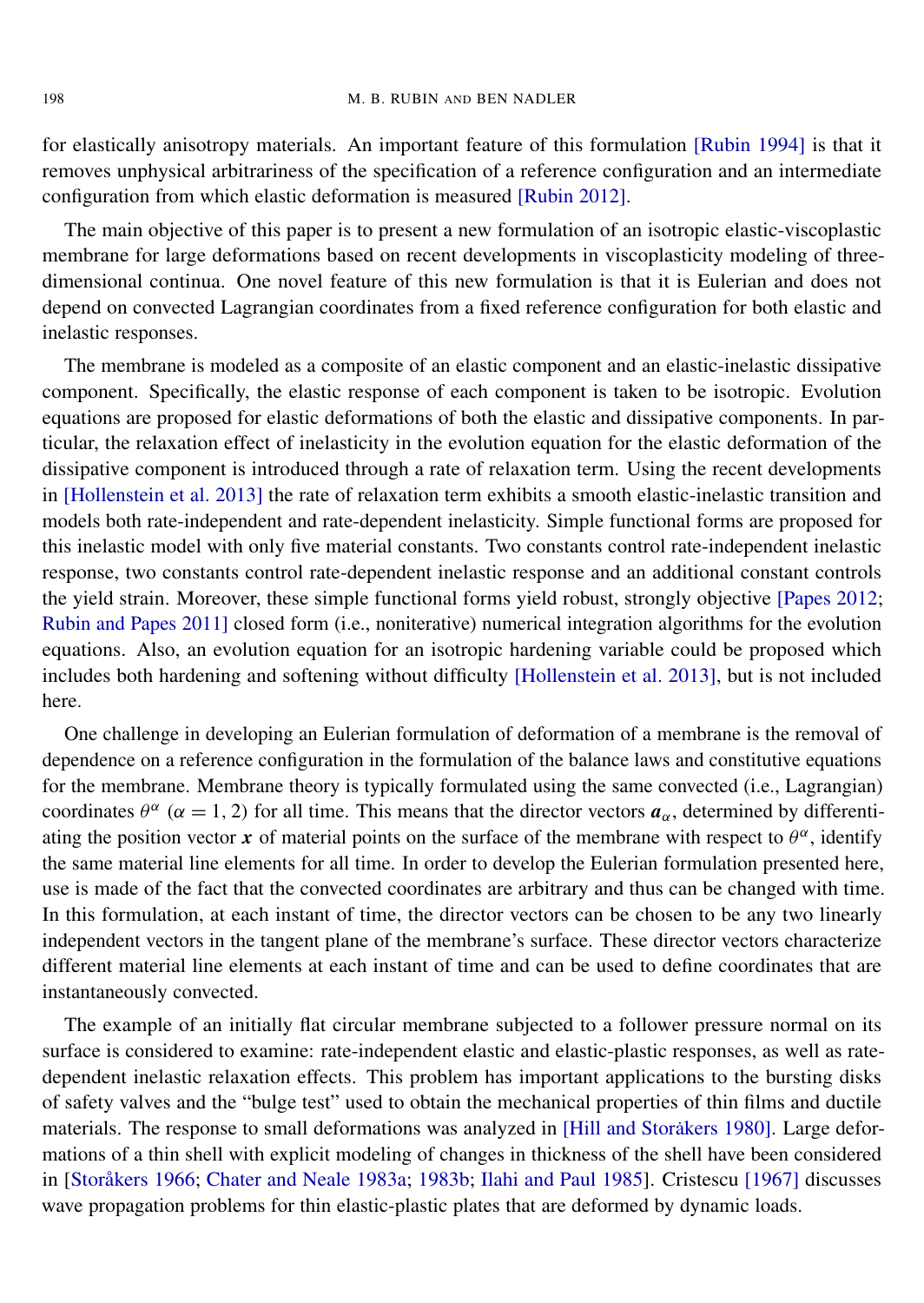More recently, [Atai and Steigmann](#page-18-4) [2014] have developed a model for finite deformations of an elastic-viscoplastic thin sheet directly from the three-dimensional theory. This model uses a Lagrangian formulation with multiplicative relations between total, elastic and plastic tensorial deformation measures connecting the reference, intermediate and present configurations. Also, the model characterizes a generalized membrane since it introduces a director vector through the thickness of the sheet that is determined by conditions based on the assumption of generalized plane stress in the sheet. In contrast, here the membrane is modeled as a two-dimensional surface with no thickness and the formulation is Eulerian. The deformation tensor of the membrane's surface has only two invariants: one characterizing area change and the other characterizing surface distortion. Although the thickness of the membrane is not modeled explicitly, the constitutive equations are appropriate for generalized plane-stress response in the surface of the membrane.

An outline of the paper is as follows. [Section 2](#page-3-0) discusses mathematical aspects of a two-dimensional surface embedded in three-dimensional space with associated tensor analysis. The balance laws of a membrane are presented in [Section 3,](#page-4-0) and [Section 4](#page-6-0) develops constitutive equations for an elastic-viscoplastic membrane. Invariance under superposed rigid body motions (SRBM) is discussed in [Section 5](#page-10-0) and numerical integration algorithms are detailed in [Section 6.](#page-11-0) [Section 7](#page-14-0) discusses an example of axisymmetric deformation and conclusions are presented in [Section 8.](#page-17-0) Also, details of invariance under SRBM are presented in the [Appendix.](#page-17-1)

#### <span id="page-3-1"></span>2. Tensor preliminaries

<span id="page-3-0"></span>This paper is concerned with a membrane that is a surface  $\mathcal P$  with a closed boundary ∂ $\mathcal P$ , which at time *t* is embedded in three-dimensional Euclidean space. The usual summation convention is used for repeated indices with Greek letters having the range ( $\alpha = 1, 2$ ) and Latin indices having the range  $(i = 1, 2, 3)$ . Moreover, use is made of a triad  $a_i$  of linearly independent vectors, with  $a_\alpha$  being tangent to the membrane's surface and  $a_3$  being a unit vector normal to  $\mathcal{P}$ , such that

$$
a^{1/2} = a_1 \times a_2 \cdot a_3 > 0, \quad a_3 = \frac{a_1 \times a_2}{|a_1 \times a_2|}, \tag{2-1}
$$

where it is noted that  $a_3$  is determined by the tangent vectors  $a_\alpha$ . The associated reciprocal vectors  $a^i$ are defined by

<span id="page-3-2"></span>
$$
a1 = a-1/2a2 × a3, \t a2 = a-1/2a3 × a1, \t a3 = a3.
$$
 (2-2)

Let  $a \otimes b$  denote the tensor product between two vectors  $\{a, b\}$  and  $A \cdot B = \text{tr}(AB^T)$  denote the inner product between two second order tensors  $\{A, B\}$ . The second order three-dimensional unit tensor  $I^*$ has the properties that for an arbitrary vector *c*

$$
cI^* = I^*c = c, \quad I^* \cdot I^* = 3. \tag{2-3}
$$

The second order tensor *A* is denoted as a surface tensor if it has the properties

<span id="page-3-3"></span>
$$
a_3A = A a_3 = 0. \t(2-4)
$$

Then, the associated second order surface unit tensor *I* is defined by

$$
I = a_{\alpha} \otimes a^{\alpha} = a^{\alpha} \otimes a_{\alpha} = I^* - a_3 \otimes a_3, \qquad (2-5)
$$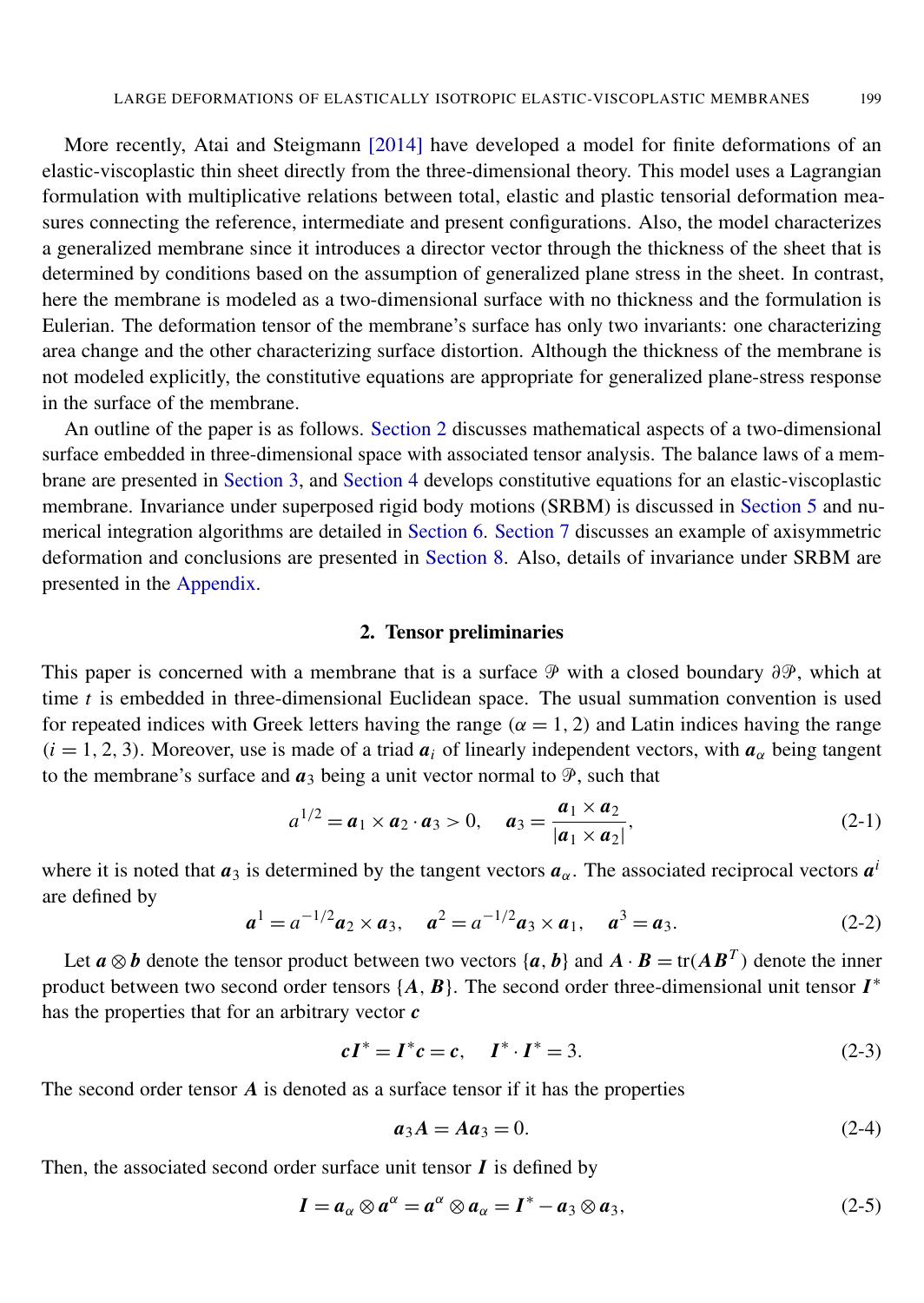and has the properties

<span id="page-4-3"></span><span id="page-4-2"></span>
$$
cI = Ic = (c \cdot a_{\alpha})a^{\alpha} = (c \cdot a^{\alpha})a_{\alpha}, \quad a_3I = Ia_3 = 0, \quad I \cdot I = 2. \tag{2-6}
$$

In this paper, tensors will be considered to be three-dimensional unless specifically stated otherwise.

The surface deviatoric operator generates the deviatoric part  $dev(A)$  of a second order surface tensor *A* and is defined by

$$
\operatorname{dev}(A) = A - \frac{1}{2}(A \cdot I)I, \quad \operatorname{dev}(A) \cdot I = 0. \tag{2-7}
$$

Also, the surface determinant  $det(A)$  of the surface tensor  $A$  is defined by

$$
\det(A) = \frac{Aa_1 \times Aa_2 \cdot a_3}{a_1 \times a_2 \cdot a_3}.
$$
 (2-8)

If the surface determinant of the surface tensor *A* is nonzero, then *A* has a surface inverse inv(*A*) defined by

$$
A \text{ inv}(A) = \text{inv}(A)A = I, \quad A \cdot \text{inv}(A) = 2.
$$
 (2-9)

In addition, the three-dimensional determinant of a general three-dimensional second order tensor *B* is defined by

$$
\det^*(B) = \frac{Ba \times Bb \cdot Bc}{a \times b \cdot c} \quad \text{for } a \times b \cdot c \neq 0,
$$
 (2-10)

<span id="page-4-0"></span>where  $\{a, b, c\}$  are arbitrary linearly independent vectors.

#### 3. Basic equations

Let x locate an arbitrary material point on the surface  $\mathcal P$  of a membrane. Also, let  $\theta^{\alpha}$  be arbitrary convected coordinates at time *t* that map  $\theta^{\alpha}$  to the material point *x* on the surface  $\mathcal{P}$ 

$$
\mathbf{x} = \mathbf{x}(\theta^{\alpha}, t). \tag{3-1}
$$

The velocity  $v$  of this material point is given by

<span id="page-4-1"></span>
$$
v = \dot{x},\tag{3-2}
$$

where  $(\cdot)$  denotes material time differentiation following the material point, which corresponds to partial differentiation of x in [\(3-1\)](#page-4-1) with respect to time holding  $\theta^{\alpha}$  fixed. The director vectors  $a_{\alpha}$ , which are tangent to the surface  $\mathcal{P}$ , are defined by

<span id="page-4-4"></span>
$$
a_{\alpha} = x_{,\alpha},\tag{3-3}
$$

where a comma denotes partial differentiation with respect to  $\theta^{\alpha}$ . Then, the director  $a_3$ , which is the unit normal to the surface  $\mathcal{P}$ , and the reciprocal vectors  $a^i$  are defined by [\(2-1\)](#page-3-1) and [\(2-2\),](#page-3-2) respectively.

Next, the rate tensor *L*, its symmetric part *D* and its skew-symmetric part *W* are defined by

$$
L = v_{,\alpha} \otimes a^{\alpha} = D + W, \quad D = \frac{1}{2}(L + L^{T}), \quad W = \frac{1}{2}(L - L^{T}).
$$
 (3-4)

It follows that the material derivative of an arbitrary material line element *dx* in the membrane's surface  $P$  can be determined by the expression

$$
dx = L dx.
$$
 (3-5)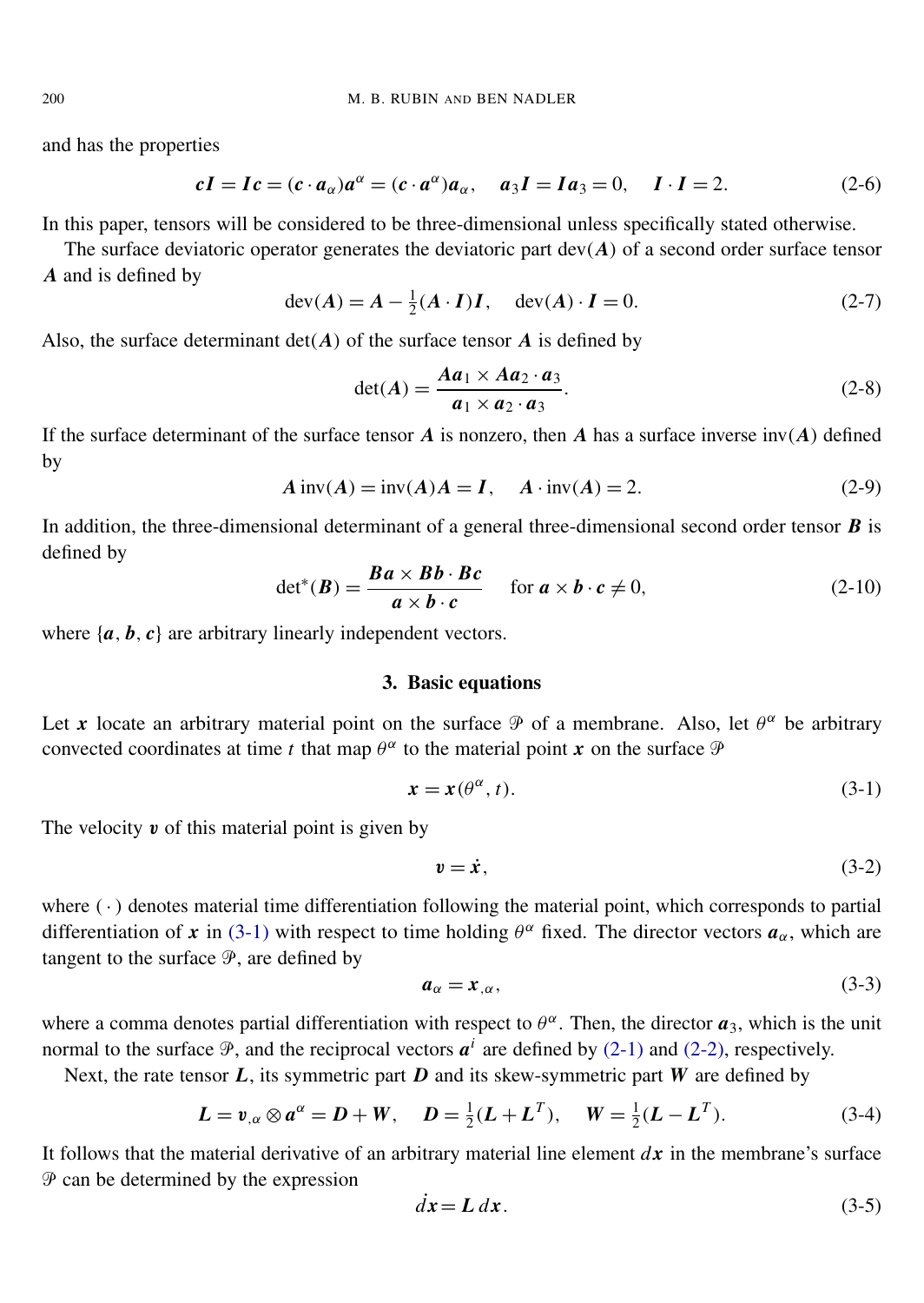The formulation is Lagrangian when the tensors are expressed in terms of the same convected coordinates for all time. For an Eulerian formulation it is necessary to be able to change the choice of the convected coordinates with time. In particular, let  $b_\beta$  be two linearly independent vectors defined in the surface  $\mathcal P$  satisfying the conditions

$$
\boldsymbol{b}_{\beta} \cdot \boldsymbol{a}_3 = 0, \quad \boldsymbol{b}_1 \times \boldsymbol{b}_2 \cdot \boldsymbol{a}_3 > 0. \tag{3-6}
$$

Then, another set of convected coordinate  $y^{\alpha}$  can be defined so that

$$
\theta^{\alpha} = \theta^{\alpha}(y^{\beta}), \quad y^{\beta} = y^{\beta}(\theta^{\alpha}), \quad \mathbf{x} = \mathbf{x}(\theta^{\alpha}, t) = \tilde{\mathbf{x}}(y^{\beta}, t), \quad \mathbf{v} = \mathbf{v}(\theta^{\alpha}, t) = \tilde{\mathbf{v}}(y^{\beta}, t), \frac{\partial \tilde{\mathbf{x}}}{\partial y^{\beta}} = (\partial \theta^{\alpha}/\partial y^{\beta})\mathbf{a}_{\alpha} = \mathbf{b}_{\beta}.
$$
\n(3-7)

Next, taking the material derivative of this expression yields

$$
\dot{\boldsymbol{b}}_{\beta} = \frac{\partial \tilde{\boldsymbol{v}}}{\partial y^{\beta}} = (\partial \theta^{\alpha}/\partial y^{\beta}) \boldsymbol{v}_{,\alpha} = \boldsymbol{L} \boldsymbol{b}_{\beta}.
$$
 (3-8)

Thus,  $b_\beta$  can be identified with material line elements in  $\mathcal P$  at each instant of time. In this sense,  $y^\beta$  can be thought of as coordinates that are instantaneously convected.

For later reference, it is noted that the current element of area *d*σ of the surface P, the current element of arc length *ds* of the boundary ∂P and the unit outward normal vector *n* to ∂P tangent to the surface  $\mathcal P$  are defined by

$$
d\sigma = a^{1/2} d\theta^1 d\theta^2, \quad nds = a_\alpha d\theta^\alpha \times a_3, \quad n \cdot n = 1,
$$
 (3-9)

so that  $a^{1/2}$  is the element of area per unit  $d\theta$ <sup>1</sup> $d\theta$ <sup>2</sup>.

From [\[Rubin 2000\]](#page-19-19), the conservation of mass for the membrane can be expressed in the form

<span id="page-5-3"></span><span id="page-5-0"></span>
$$
m = \rho a^{1/2}, \quad \dot{m} = 0,\tag{3-10}
$$

where  $\rho$  is the mass per unit present element of area  $d\sigma$ . Using the fact that  $\mathbf{a}_3$  is a unit vector, the director velocity  $w_3$  satisfies the conditions

$$
\mathbf{w}_3 = \dot{\mathbf{a}}_3, \quad \mathbf{w}_3 \cdot \mathbf{a}_3 = 0, \quad \mathbf{w}_3 = -(\mathbf{w}_\alpha \cdot \mathbf{a}_3)\mathbf{a}^\alpha = -\mathbf{L}^T \mathbf{a}_3 = -\mathbf{a}_3 \mathbf{L}.
$$
 (3-11)

Then, taking the material derivative of the expression  $(2-1)$  for  $a^{1/2}$  yields

$$
\frac{d}{dt}(a^{1/2}) = a^{1/2}D \cdot I,\tag{3-12}
$$

which allows the conservation of mass equation  $(3-10)$  to be rewritten in the form

<span id="page-5-1"></span>
$$
\dot{\rho} + \rho \mathbf{D} \cdot \mathbf{I} = 0. \tag{3-13}
$$

<span id="page-5-4"></span>To develop constitutive equations for the response to area changes it is convenient to define the area dilatation *J* by

$$
\rho J = \rho_0,\tag{3-14}
$$

where  $\rho_0$  is the constant density of the membrane in its zero stress state ( $J = 1$ ). Then, using [\(3-13\),](#page-5-1) *J* satisfies the evolution equation

<span id="page-5-2"></span>
$$
\dot{J} = J \mathbf{D} \cdot \mathbf{I}.\tag{3-15}
$$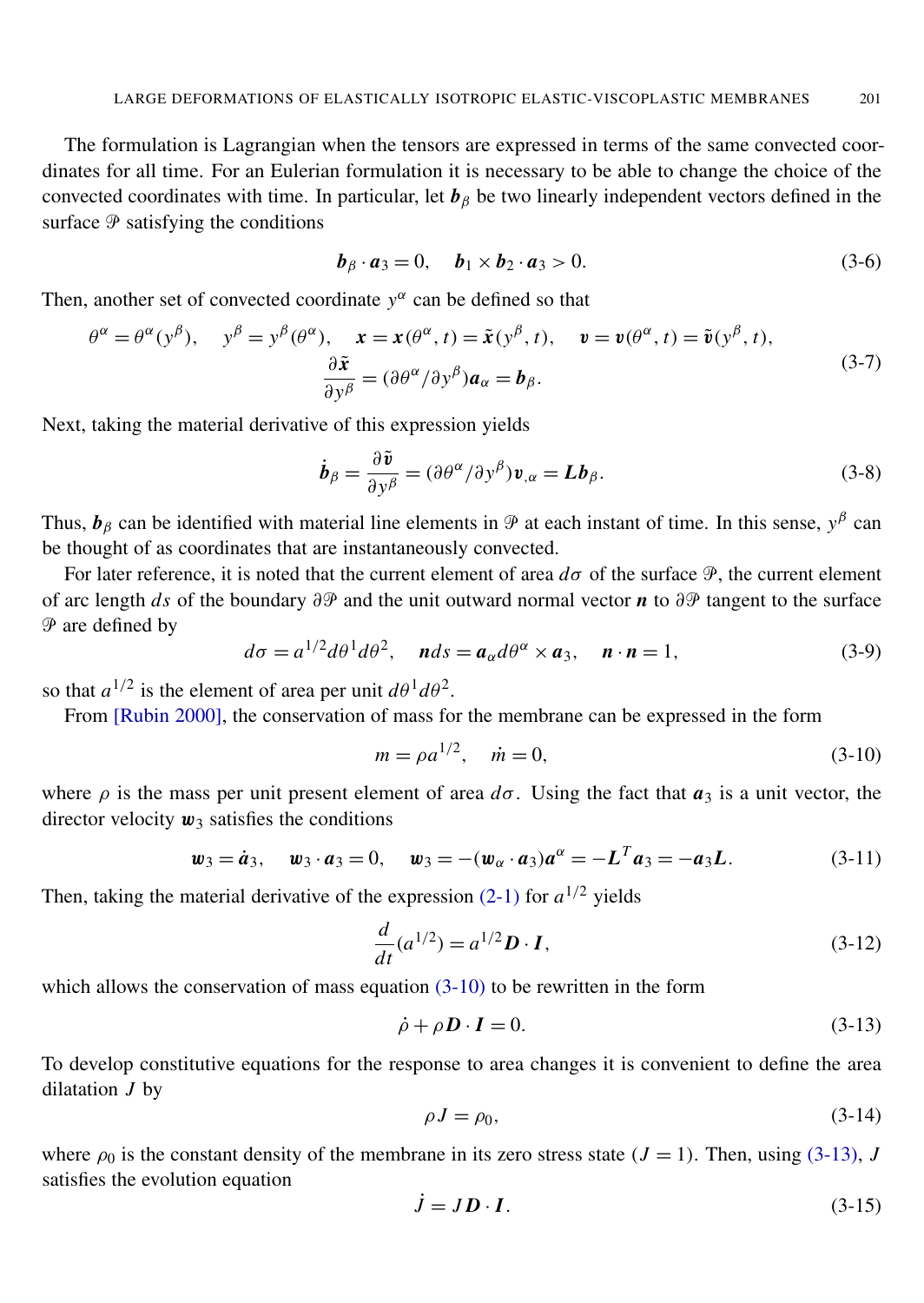<span id="page-6-1"></span>Next, using the work in [\[Rubin 2000\]](#page-19-19), the balance of linear momentum for a membrane can be expressed in the form

<span id="page-6-7"></span>
$$
\rho \dot{\mathbf{v}} = \rho \mathbf{b} + \text{div}(\mathbf{T}),\tag{3-16}
$$

where  **is the external assigned force per unit mass due to body force and surface tractions on the** membrane's surface  $P$  and  $T$  is a second order tensor, which has the units of force per unit current length in  $\mathcal{P}$ , to be determined by constitutive equations. Moreover, the surface divergence div(*T*) of the *T* can be defined by [\[Rubin 2000,](#page-19-19) Section 4.4]

$$
a^{1/2} \operatorname{div}(\boldsymbol{T}) = \boldsymbol{t}_{,\alpha}^{\alpha}, \quad \boldsymbol{t}^{\alpha} = a^{1/2} \boldsymbol{T} \boldsymbol{a}^{\alpha}, \quad \boldsymbol{T} = a^{-1/2} \boldsymbol{t}^{\alpha} \otimes \boldsymbol{a}_{\alpha}, \tag{3-17}
$$

so that  $(3-16)$  can be multiplied by  $a^{1/2}$  to obtain the alternative form

<span id="page-6-6"></span>
$$
m\dot{v} = mb + t^{\alpha}_{,\alpha}.
$$
 (3-18)

Also, the force *t* and rate of work  $W_s$  done on the membrane, per unit current arc length *ds*, applied to the boundary  $\partial \mathcal{P}$  can be expressed in the forms

$$
t = Tn, \quad \mathcal{W}_s = t \cdot v \quad \text{on } \partial \mathcal{P}.
$$
 (3-19)

In addition, the balance of angular momentum requires the second order tensor *T* to be symmetric

<span id="page-6-5"></span>
$$
T = TT.
$$
 (3-20)

Then, the rate of material dissipation  $\mathcal{D}$  is given by

$$
a^{1/2}\mathcal{D} = a^{1/2}\mathbf{T} \cdot \mathbf{D} - m\dot{\Sigma} \ge 0,
$$
\n(3-21)

<span id="page-6-0"></span>where  $\Sigma$  is the strain energy function per unit mass.

#### <span id="page-6-3"></span>4. Constitutive equations

Consider a membrane which is a composite of an elastic component and a dissipative component. Specifically, the elastic component resists both total area changes and total distortional deformations. The total area changes are characterized by the area dilatation *J*, which satisfies the evolution equation [\(3-15\).](#page-5-2) Motivated by the work of Flory [\[1961\]](#page-19-20), the total distortional deformations of  $\mathcal P$  are characterized by the symmetric, unimodular, positive definite surface tensor  $B'$ . This tensor satisfies the restrictions

<span id="page-6-2"></span>
$$
a_3B' = B'a_3 = 0, \quad B' \cdot I > 0, \quad \det(B') = 1,
$$
\n(4-1)

where  $\mathbf{B}'$  and its invariant  $\beta$ , satisfy the equations

$$
\dot{B}' = LB' + B'LT - (D \cdot I)B', \quad \beta = B' \cdot I, \quad \dot{\beta} = 2 \operatorname{dev}(B') \cdot D. \tag{4-2}
$$

In addition, the elastic area changes and the elastic distortional deformations of  $\mathcal P$  of the dissipative component are characterized by the elastic area dilatation  $J_d$  and the symmetric, unimodular, positive definite surface tensor  $B_d$  $d'$ , which satisfies the restrictions

<span id="page-6-4"></span>
$$
a_3 B'_d = B'_d a_3 = 0, \quad B'_d \cdot I > 0, \quad \det(B'_d) = 1,
$$
 (4-3)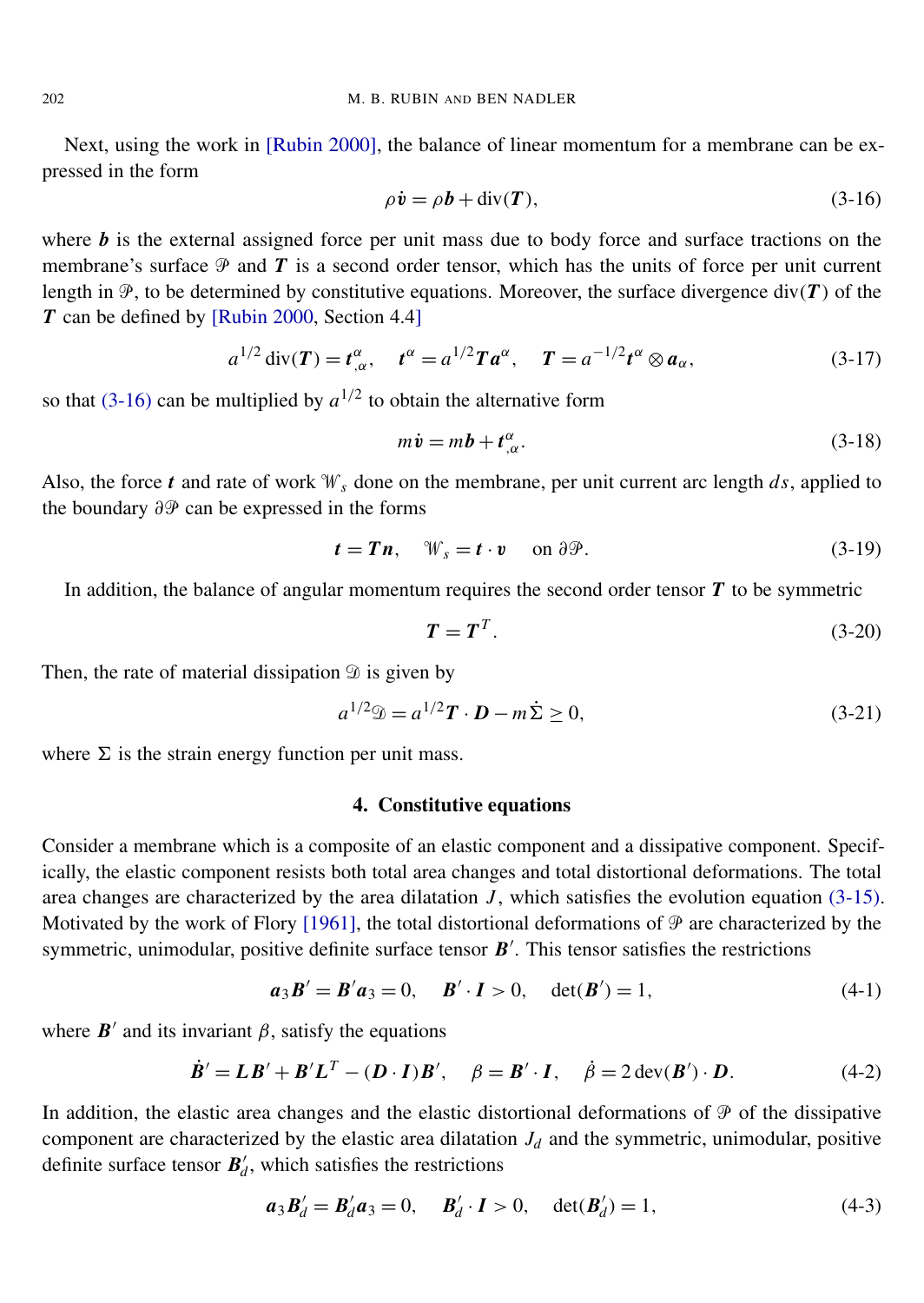where  $J_d$ ,  $B'_d$  $d$ <sup> $d$ </sup> and its invariant α satisfy the evolution equations

<span id="page-7-0"></span>
$$
\dot{J}_d = J_d[D \cdot I - \Gamma_d \ln(J_d)], \quad \dot{B}'_d = L B'_d + B'_d L^T - (D \cdot I) B'_d - \Gamma A_d,
$$
  

$$
A_d = B'_d - \left[ \frac{2}{\text{inv}(B'_d) \cdot I} \right] I,
$$
  

$$
\alpha = B'_d \cdot I, \quad \dot{\alpha} = 2 \text{ dev}(B'_d) \cdot D - \Gamma A_d \cdot I.
$$
 (4-4)

In these equations,  $\Gamma_d$  determines the magnitude of the rate of inelastic area changes and  $A_d$  determines the direction and  $\Gamma$  determines the magnitude of the rate of inelastic distortional deformations. When  $\Gamma_d$ vanishes, the evolution equation [\(4-4\)](#page-7-0) for  $J_d$  reduces to the same form as [\(3-15\)](#page-5-2) for the total area dilation *J*. Also, when  $\Gamma$  vanishes, the evolution equation [\(4-4\)](#page-7-0) for  $\mathbf{B}'$  $d$ <sup> $d$ </sup> reduces to the same form as  $(4-2)$  for B<sup>'</sup>. Thus, when  $\{\Gamma_d, \Gamma\}$  both vanish, the instantaneous response of the dissipative component becomes elastic with zero rate of dissipation. Moreover, the scalars  $\{\Gamma_d, \Gamma\}$  need to be specified by constitutive equations which will be discussed later in this section. In addition, the term  $\ln(J_d)$  used for the inelastic area change in [\(4-4\)](#page-7-0) is similar to the term used in [\[Rubin 2015\]](#page-19-21) for the inelastic contribution of the active stretch in cardiac muscle and is introduced for simplification of the numerical integration algorithm discussed in [Section 6.](#page-11-0) The inelastic response due to area dilatation can be used to model inelastic distortional deformations due to area and thickness changes of a thin three-dimensional structure within the context of a pure two-dimensional membrane model.

To analyze the rate of material dissipation of the dissipative component use is made of [\(3-11\),](#page-5-3) [\(4-2\)](#page-6-2) and [\(4-4\)](#page-7-0) to deduce the results

<span id="page-7-1"></span>
$$
\frac{d}{dt}(\mathbf{B}'\mathbf{a}_3) = 0, \quad \frac{d}{dt}(\mathbf{a}_3\mathbf{B}') = 0, \quad \frac{d}{dt}(\mathbf{B}'_d\mathbf{a}_3) = 0, \quad \frac{d}{dt}(\mathbf{a}_3\mathbf{B}'_d) = 0,\tag{4-5}
$$

which show that the evolution equations [\(4-2\)](#page-6-2) and [\(4-4\)](#page-7-0) are consistent with  $\{B', B_d\}$  $\binom{d}{d}$  remaining surface tensors that satisfy [\(4-1\)](#page-6-3) and [\(4-3\).](#page-6-4) These evolution equations for  $\{B', B'_{d}\}$  $\mathcal{A}_d$ } also satisfy the conditions

$$
\dot{\boldsymbol{B}}' \cdot \text{inv}(\boldsymbol{B}') = 0, \quad \dot{\boldsymbol{B}}'_d \cdot \text{inv}(\boldsymbol{B}'_d) = 0,\tag{4-6}
$$

which ensure that  $\{B', B'_d\}$  $d_d$ } remain unimodular {det(*B*<sup>'</sup>) = det(*B*<sup>'</sup><sub>d</sub>  $d'$ <sub>*d*</sub>) = 1}. In deriving the evolution equations for  $\{\beta, \alpha\}$  use has been made of [\(2-5\),](#page-3-3) [\(3-11\),](#page-5-3) the restrictions [\(4-1\),](#page-6-3) [\(4-3\)](#page-6-4) and the results that

$$
\dot{\boldsymbol{I}} = -(\boldsymbol{w}_3 \otimes \boldsymbol{a}_3 + \boldsymbol{a}_3 \otimes \boldsymbol{w}_3), \quad \boldsymbol{B}' \cdot \dot{\boldsymbol{I}} = 0, \quad \boldsymbol{B}'_d \cdot \dot{\boldsymbol{I}} = 0.
$$
 (4-7)

For the class of membranes under consideration here, the strain energy  $\Sigma$  is additively separated into an elastic part  $\Sigma_e$  and a dissipative part  $\Sigma_d$ , with

$$
\Sigma = \Sigma_e(J, \beta) + \Sigma_d(J_d, \alpha). \tag{4-8}
$$

This considers the membrane to be modeled like an elastic component in parallel with a dissipative component that is composed of an elastic element in series with a dissipative element (see [Figure 1\)](#page-8-0). Here, the dissipative component is introduced to model dissipation, which includes rate-independent or rate-dependent hysteresis in cyclic loadings. Also, the kinetic quantity *T* separates additively into its elastic part  $T_e$  and its dissipative part  $T_d$ 

$$
T = T_e + T_d. \tag{4-9}
$$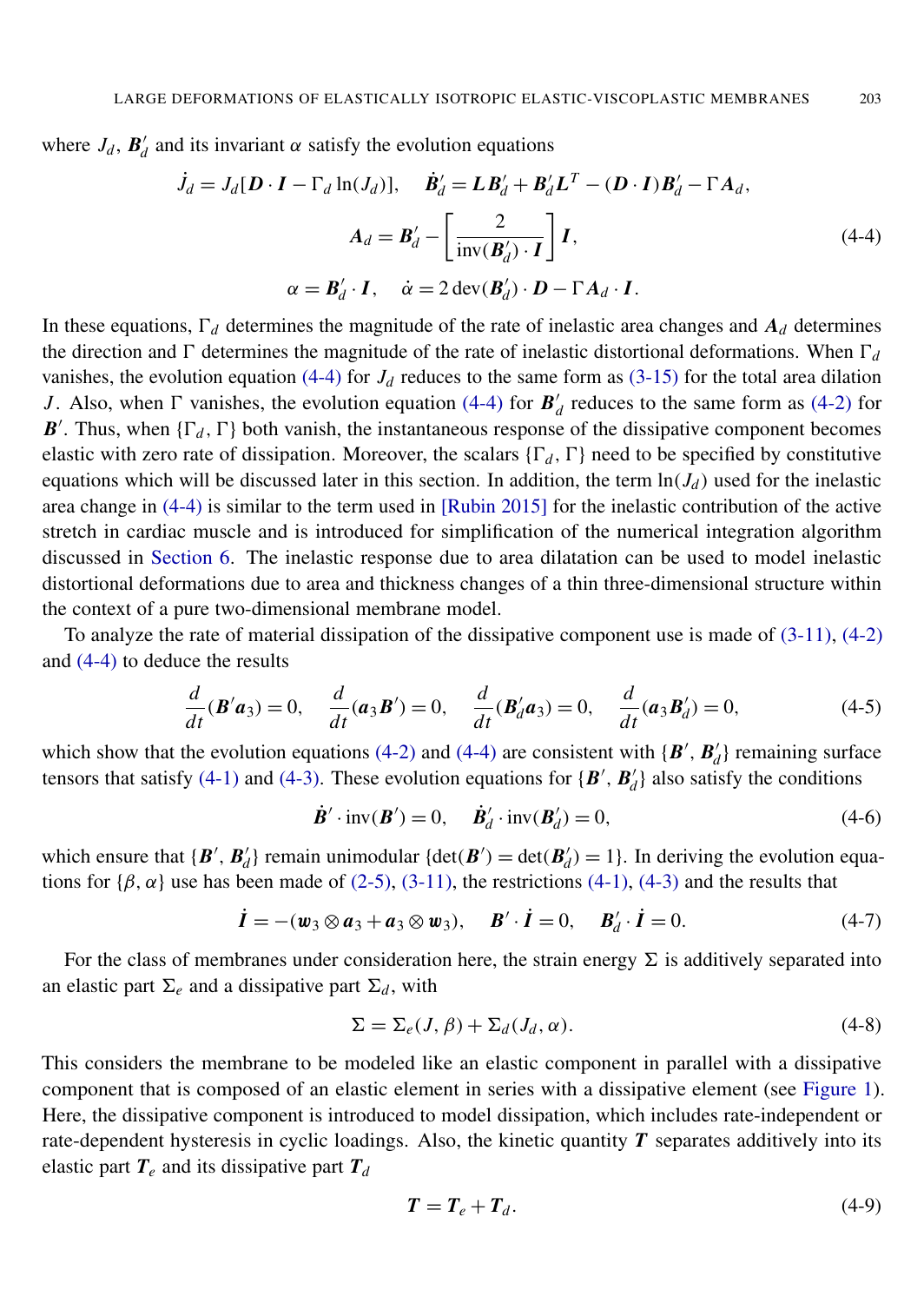<span id="page-8-0"></span>

<span id="page-8-1"></span>elastic-viscoplastic component

Figure 1. Sketch of an elastic-viscoplastic model with an elastic component and an elastic-viscoplastic dissipative component in parallel.

Now, taking the constitutive equations for  ${T_e, T_d}$  in the forms

$$
T_e = T_e \mathbf{I} + \text{dev}(T_e), \quad T_e = \rho_0 \frac{\partial \Sigma_e}{\partial J}, \quad \text{dev}(T_e) = 2J^{-1} \rho_0 \frac{\partial \Sigma_e}{\partial \beta} \text{dev}(\mathbf{B}'),
$$
  
\n
$$
T_d = T_d \mathbf{I} + \text{dev}(T_d), \quad T_d = \left(\frac{J_d}{J}\right) \rho_0 \frac{\partial \Sigma_d}{\partial J_d}, \quad \text{dev}(T_d) = 2J^{-1} \rho_0 \frac{\partial \Sigma_d}{\partial \alpha} \text{dev}(\mathbf{B}'_d),
$$
\n(4-10)

and using  $(3-15)$ ,  $(4-2)$  and  $(4-4)$ , it can be shown that the rate of material dissipation  $(3-21)$  requires

$$
\mathcal{D} = \Gamma_d \left( \frac{J_d}{J} \right) \rho_0 \frac{\partial \Sigma_d}{\partial J_d} \ln(J_d) + \Gamma J^{-1} \rho_0 \frac{\partial \Sigma_d}{\partial \alpha} A_d \cdot I \ge 0. \tag{4-11}
$$

Furthermore, with the help of [\(2-6\)](#page-4-2) and [\(4-4\)](#page-7-0) it follows that

<span id="page-8-2"></span>
$$
A_d \cdot \boldsymbol{I} = \boldsymbol{B}'_d \cdot \boldsymbol{I} - \frac{4}{\text{inv}(\boldsymbol{B}'_d) \cdot \boldsymbol{I}}.
$$
 (4-12)

However, by expressing  $B_d$  $d'$  in its spectral form and using [\(4-3\),](#page-6-4) the fact that  $B'_d$  $a'$  is a positive definite, symmetric, unimodular surface tensor with eigenvalues  $\{\lambda^2, 1/\lambda^2\}$  it follows that

$$
\mathbf{B}'_d \cdot \mathbf{I} = \text{inv}(\mathbf{B}'_d) \cdot \mathbf{I} = \lambda^2 + \frac{1}{\lambda^2},\tag{4-13}
$$

which can be used to deduce the result

<span id="page-8-3"></span>
$$
A_d \cdot I \ge 0. \tag{4-14}
$$

Then, using  $(3-14)$  and the expression for  $T<sub>d</sub>$  in  $(4-10)$ , it is assumed that the strain energy of the dissipative component satisfies the restrictions

$$
\frac{\partial \Sigma_d}{\partial J_d} = 0 \text{ for } J_d = 1, \quad \rho_0 \frac{\partial \Sigma_d}{\partial J_d} \ln(J_d) > 0 \text{ for } J_d \neq 1, \quad \rho_0 \frac{\partial \Sigma_d}{\partial \alpha} > 0. \tag{4-15}
$$

It then follows that sufficient, but not necessary, conditions for inelasticity to be dissipative and the restriction [\(4-11\)](#page-8-2) to be satisfied are

$$
\Gamma_d \ge 0, \quad \Gamma \ge 0. \tag{4-16}
$$

Moreover, in the absence of deformation rate  $L$ , the evolution equations [\(4-4\)](#page-7-0) cause  $J_d$  to relax towards 1 and  $\mathbf{B}'_d$  $d'$  to relax towards *I*, which cause  $T_d$  to relax towards zero.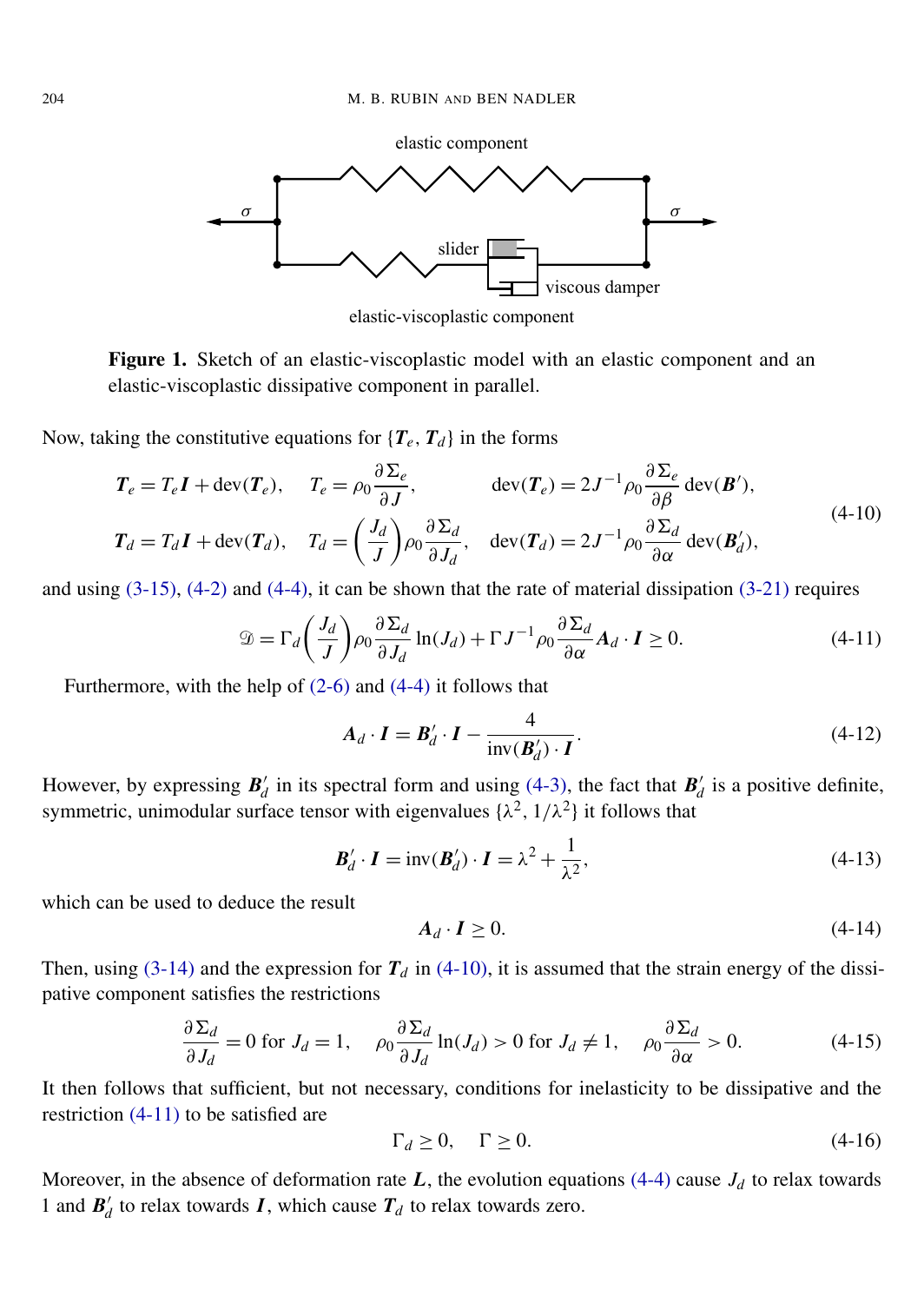For the examples considered later in the text, the strain energy functions are specified by

<span id="page-9-4"></span><span id="page-9-3"></span>
$$
\rho_0 \Sigma_e(J, \beta) = \frac{1}{4} K_e [J^2 - 1 - 2 \ln(J)] + \frac{1}{2} \mu_e (\beta - 2),
$$
  
\n
$$
\rho_0 \Sigma_d(\alpha) = \frac{1}{4} K_d [J_d^2 - 1 - 2 \ln(J_d)] + \frac{1}{2} \mu_d (\alpha - 2),
$$
\n(4-17)

where the constants  ${K_e, \mu_e}$  are the zero stress bulk and shear moduli of the elastic component and the constants  ${K_d, \mu_d}$  are the zero stress bulk and shear moduli of the dissipative component. These constants  $\{K_e, \mu_e, K_d, \mu_d\}$  have the units of force per unit length [N/m]. Then, with the help of [\(4-10\)](#page-8-1) the kinetic quantities are given by

$$
T_e = T_e \mathbf{I} + \text{dev}(\mathbf{T}_e), \quad T_e = \frac{1}{2} K_e \left( J - \frac{1}{J} \right), \quad \text{dev}(\mathbf{T}_e) = J^{-1} \mu_e \text{ dev}(\mathbf{B}'),
$$
  
\n
$$
T_d = T_d \mathbf{I} + \text{dev}(\mathbf{T}_d), \quad T_d = \frac{1}{2} K_d \left( \frac{J_d}{J} \right) \left( J_d - \frac{1}{J_d} \right), \quad \text{dev}(\mathbf{T}_d) = J^{-1} \mu_d \text{ dev}(\mathbf{B}'_d).
$$
\n(4-18)

These constitutive equations are similar to those of a compressible neo-Hookean material except that  ${T_e, T_d}$  are surface tensors instead of three-dimensional tensors. Also, the constants  ${K_e, \mu_e, K_d, \mu_d}$ are taken to be nonnegative so the restrictions [\(4-15\)](#page-8-3) are satisfied.

Moreover, following [\[Hollenstein et al. 2013\]](#page-19-13), the constitutive equation for the function  $\Gamma$  in [\(4-4\),](#page-7-0) which controls the rate of inelastic response, is proposed in the form

$$
\Gamma = \Gamma_0 + \Gamma_1 \langle g \rangle, \quad \Gamma_i = a_i + b_i \dot{\epsilon} \ (i = 0, 1), \quad g = 1 - \frac{\kappa}{\gamma_d}, \quad a_i \ge 0, \quad b_i \ge 0,
$$
 (4-19)

where  ${a_i, b_i}$  are nonnegative material constants, g is the yield function with  $\kappa$  being a constant yield strain and the equivalent elastic strain  $\gamma_d$  of the dissipative component being defined by

<span id="page-9-2"></span>
$$
\gamma_d = \sqrt{\frac{3}{2} \mathbf{g}_d \cdot \mathbf{g}_d}, \quad \mathbf{g}_d = \frac{1}{2} \operatorname{dev}(\mathbf{B}'_d). \tag{4-20}
$$

Also, the equivalent rate  $\dot{\epsilon}$  of total distortional strain is defined by

<span id="page-9-1"></span><span id="page-9-0"></span>
$$
\dot{\epsilon} = \sqrt{\frac{2}{3} \operatorname{dev}(\boldsymbol{D}) \cdot \operatorname{dev}(\boldsymbol{D})},\tag{4-21}
$$

and the Macaulay brackets  $\langle g \rangle$  are defined by

$$
\langle g \rangle = \max(g, 0). \tag{4-22}
$$

This constitutive equation produces a smooth elastic-inelastic transition, which is rate-independent when *a<sub>i</sub>* vanish. The constants *a<sub>i</sub>* control relaxation effects for vanishing  $\epsilon$  and the constants *b<sub>i</sub>* control the magnitude of overstrain when  $\dot{\epsilon}$  is nonzero and *g* is positive. In particular, large values of  $b_i$  cause *g* to be limited by a small positive value since the relaxation effects of inelasticity tend to cause *g* to decrease. Similar constitutive equations for  $\Gamma_d$  and a yield function  $g_d$  for inelasticity of the elastic area dilatation  $J_d$  could be proposed, but are not considered here since the example problems considered in [Section 7](#page-14-0) do not depend on  $J_d$ .

For the analysis of plasticity it is common to analyze a measure of accumulated plastic strain. Since the rate of inelastic area dilatation and the rate of inelastic distortional deformation in the evolution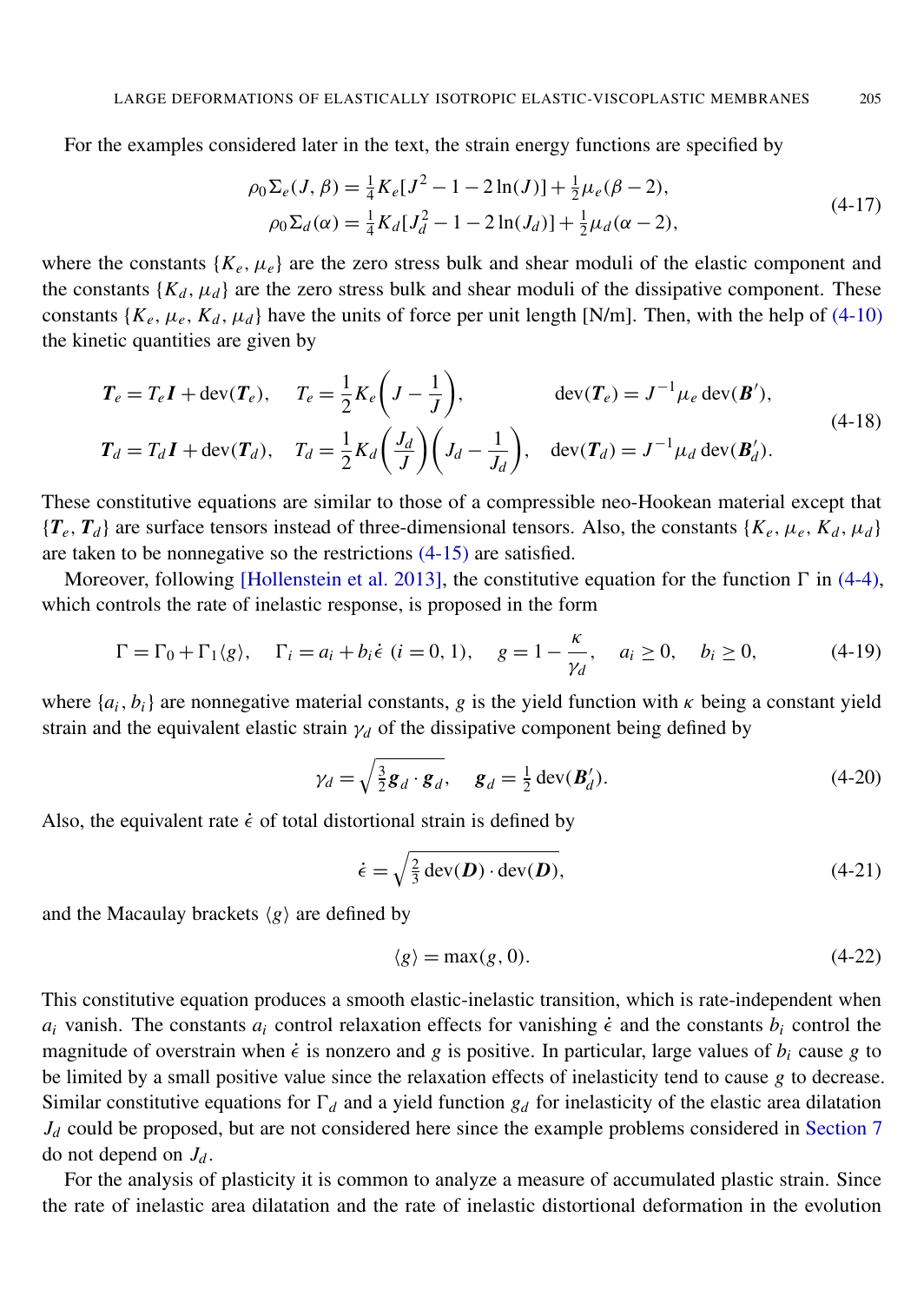equations [\(4-4\)](#page-7-0) model different physical mechanisms it is natural to introduce two measures of accumulated plastic strain. The formulation of inelastic response in this paper is based on a rate of inelastic deformation and not on an inelastic deformation tensor. In this regard, it is noted from [\(4-4\)](#page-7-0) and [\(4-20\)](#page-9-0) that for small elastic strains

$$
A_d \approx 2g_d. \tag{4-23}
$$

Therefore, the accumulated distortional plastic strain  $\epsilon_p$ , defined in [\[Rubin and Attia 1996\]](#page-19-22), is determined by integrating the evolution equation

<span id="page-10-1"></span>
$$
\dot{\epsilon}_p = \Gamma \sqrt{\frac{2}{3} \mathbf{g}_d \cdot \mathbf{g}_d} = \frac{2}{3} \Gamma \gamma_d, \qquad (4-24)
$$

subject to the initial condition that  $\epsilon_p$  vanishes. Since  $\dot{\epsilon}_p$  is nonnegative, a positive value of  $\epsilon_p$  denotes regions which have experienced some inelastic deformations even though they may be responding elastically in the present state. An additional measure of inelastic area dilatation  $\epsilon_d$  can be defined by integrating the evolution equation

<span id="page-10-2"></span>
$$
\dot{\epsilon}_d = \Gamma_d |\ln(J_d)|. \tag{4-25}
$$

<span id="page-10-0"></span>It can be seen from [\(4-4\)](#page-7-0) that this corresponds to a logarithmic rate of inelastic area dilatation.

#### 5. Superposed rigid body motions (SRBM)

Under SRBM the position vector  $x$ , time  $t$  and the directors  $a_i$ , transform to their superposed values  ${x^+, t^+, a_i^+}$  $i<sup>+</sup>$ }, such that

<span id="page-10-3"></span>
$$
x^{+} = c(t) + Q(t)x, \quad t^{+} = t + c, \quad a_{i}^{+} = Qa_{i}, \tag{5-1}
$$

where  $c(t)$  is an arbitrary translation vector, *c* is an arbitrary constant time shift and  $Q(t)$  is an arbitrary proper orthogonal tensor

<span id="page-10-6"></span><span id="page-10-5"></span><span id="page-10-4"></span>
$$
Q Q^T = I^*, \quad \det^*(Q) = +1, \quad \Omega = \dot{Q} Q^T = -\Omega^T, \tag{5-2}
$$

with  $\Omega$  being a skew symmetric tensor. It can be shown that the velocity v, the reciprocal vectors  $a^{\alpha}$  and the director velocities  $w_{\alpha}$  transform under SRBM to  $\{v^+, a^{\alpha +}, w_{\alpha}^+\}$ , such that

$$
\boldsymbol{v}^+ = \dot{\boldsymbol{c}} + \boldsymbol{Q}\boldsymbol{v} + \boldsymbol{\Omega}(\boldsymbol{x}^+ - \boldsymbol{c}), \quad \boldsymbol{a}^{\alpha+} = \boldsymbol{Q}\boldsymbol{a}^{\alpha}, \quad \boldsymbol{w}^+_{\alpha} = \boldsymbol{Q}\boldsymbol{w}_{\alpha} + \boldsymbol{\Omega}\boldsymbol{a}^+_{\alpha}.
$$

Here, and throughout the text, a superposed  $(+)$  is added to a symbol to denote the value of a quantity in the superposed configuration. Moreover, in the [Appendix](#page-17-1) it is shown that

<span id="page-10-7"></span>
$$
L^{+} = QLQ^{T} + \Omega QIQ^{T}, \quad D^{+} = QDQ^{T} + \frac{1}{2}(\Omega QIQ^{T} - QIQ^{T}\Omega).
$$
 (5-4)

Additional transformations under SRBM are given by

$$
a^{1/2+} = a^{1/2}, \quad \rho^+ = \rho, \quad J^+ = J, \quad B'^+ = QB'Q^T, \quad J_d^+ = J_d, \quad B_d'^+ = QB'_dQ^T,
$$
  

$$
b^+ = \dot{v}^+ + Q(b - \dot{v}), \quad T^+ = QTQ^T, \quad n^+ = Qn, \quad t^+ = Qt,
$$
  

$$
\Gamma_d^+ = \Gamma_d, \quad \Gamma^+ = \Gamma, \quad \epsilon_p^+ = \epsilon_p, \quad \epsilon_d^+ = \epsilon_d.
$$
 (5-5)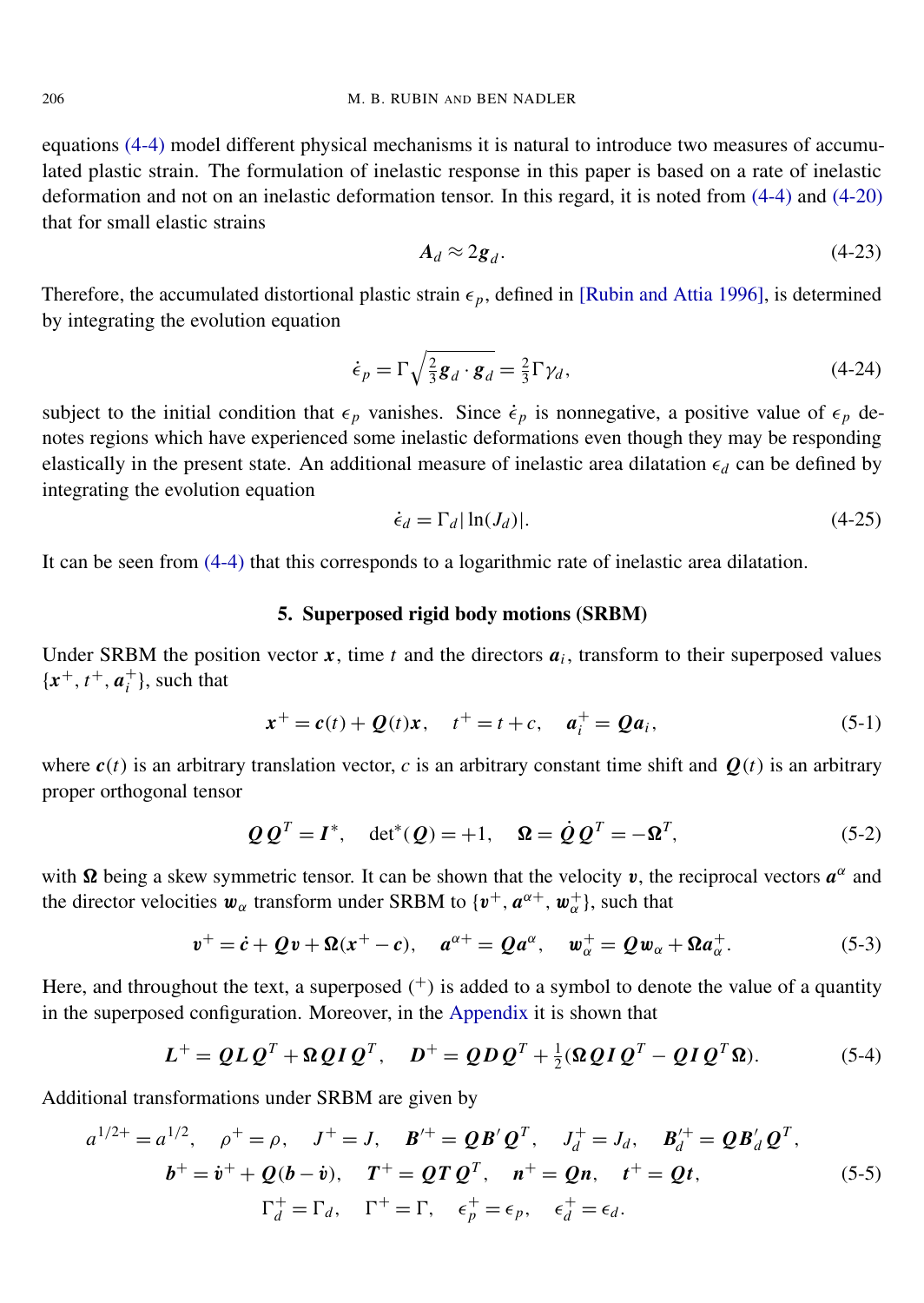Then, using these expressions and other results recorded in the [Appendix,](#page-17-1) it can be shown that the entire theory discussed in the previous sections is properly invariant under SRBM.

#### 6. Robust, strongly objective numerical integration algorithms

<span id="page-11-0"></span>The objective of this section is to develop robust, strongly objective numerical algorithms for integrating the evolution equations [\(3-15\)](#page-5-2) for *J*, [\(4-2\)](#page-6-2) for *B'* and [\(4-4\)](#page-7-0) for *J<sub>d</sub>* and *B'*<sup>*d*</sup><sup>*d*</sup>  $d'$  over a time step which begins at  $t = t_1$ , ends at  $t = t_2$ , with time increment  $\Delta t = t_2 - t_1$ . Specifically, given the values

<span id="page-11-3"></span>
$$
\{J(t_1), \, \mathbf{B}'(t_1), \, J_d(t_1), \, \mathbf{B}'_d(t_1)\} \tag{6-1}
$$

at the beginning of the time step, the numerical algorithm predicts the values

$$
\{J(t_2), \, \mathbf{B}'(t_2), \, J_d(t_2), \, \mathbf{B}'_d(t_2)\}\tag{6-2}
$$

at the end of the time step.

Motivated by the work in [\[Simo 1992;](#page-19-23) [Simo and Hughes 1998,](#page-19-24) p. 315; [Rubin and Papes 2011;](#page-19-15) [Papes](#page-19-14) [2012;](#page-19-14) [Hollenstein et al. 2013\]](#page-19-13), robust, strongly object numerical algorithms are based on the relative deformation gradient *F<sup>r</sup>* , which satisfies the evolution equation and initial conditions

$$
\dot{F}_r = LF_r, \quad F_r(t_1) = I. \tag{6-3}
$$

In particular, the solution of this equation can be expressed in the form

<span id="page-11-2"></span><span id="page-11-1"></span>
$$
\boldsymbol{F}_r(t) = \boldsymbol{a}_{\alpha}(t) \otimes \boldsymbol{a}^{\alpha}(t_1), \qquad (6-4)
$$

and the relative dilatation  $J_r$  satisfies the equations

$$
J_r(t) = \det(F_r), \quad \dot{J}_r = J_r D \cdot I, \quad J_r(t_1) = 1,
$$
 (6-5)

Moreover, the unimodular part  $F'_{r}$  $r'$  of  $F_r$  satisfies the equations

<span id="page-11-4"></span>
$$
\mathbf{F}'_r = J_r^{-1/2} \mathbf{F}_r, \quad \dot{\mathbf{F}}'_r = [\mathbf{L} - \frac{1}{2} (\mathbf{D} \cdot \mathbf{I}) \mathbf{I}] \mathbf{F}'_r, \quad \mathbf{F}'_r(t_1) = \mathbf{I}.
$$
 (6-6)

Using  $(6-5)$  and  $(6-6)$ , the exact solutions of  $(3-15)$  and  $(4-2)$ , which satisfy the initial conditions  $(6-1)$ , are given by

$$
J(t_2) = J_r(t_2)J(t_1), \quad \mathbf{B}'(t_2) = \mathbf{F}'_r(t_2)\mathbf{B}'(t_1)\mathbf{F}'_r(t_2).
$$
 (6-7)

Also, the elastic trial values  $J_d^*$  $\mathbf{d}$ <sup>\*</sup> of  $J_d$  and  $\mathbf{B}'_d$ *d* <sup>\*</sup>(*t*) of  $B_d'$  $d$ <sup> $d$ </sup>, defined by

<span id="page-11-5"></span>
$$
J_d^*(t) = J_r(t)J_d(t_1), \quad \boldsymbol{B_d'}^*(t) = \boldsymbol{F_r'}(t)\boldsymbol{B_d'}(t_1)\boldsymbol{F_r'}^T(t), \tag{6-8}
$$

satisfy the evolution equations and initial conditions

$$
\dot{J}_d^* = J_d^*(D \cdot I), \qquad J_d^*(t_1) = J_d(t_1), \n\dot{B}_d'^* = L B_d'^* + B_d'^* L^T - (D \cdot I) B_d'^*, \qquad B_d'^*(t_1) = B_d'(t_1),
$$
\n(6-9)

where  $B'_{a}$ *d* ∗ in these equations is a surface tensor. Next, it is convenient to use an implicit backward Euler approximation of the evolution equation  $(4-4)$  for  $J_d$  of the form

$$
\ln\{J_d(t_2)\} = \ln\{J_d^*(t_2)\} - \Delta t \Gamma_d(t_2) \ln[J_d(t_2)],
$$
\n(6-10)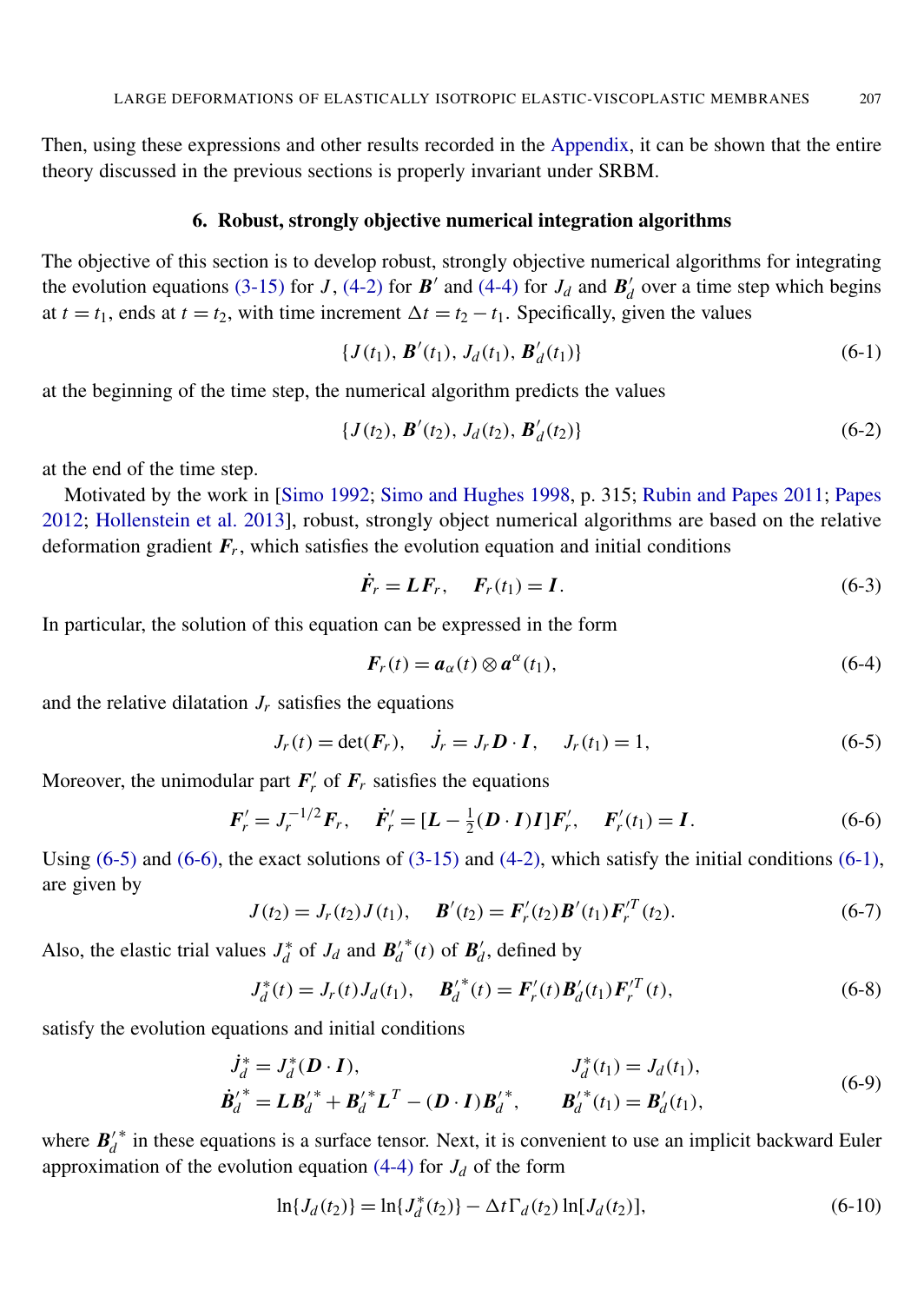where  $\Gamma_d(t_2)$  denotes the value of  $\Gamma_d$  at the end of the time step. Then, the value  $J_d(t_2)$  at the end of the time step is given by

<span id="page-12-3"></span><span id="page-12-1"></span>
$$
J_d(t_2) = [J_d^*(t_2)]^{1/(1 + \Delta t \Gamma_d(t_2))}.
$$
\n(6-11)

This value of  $J_d(t_2)$  represents the exact solution of [\(4-4\)](#page-7-0) when  $\Gamma_d$  vanishes and it represents an approximate solution of [\(4-4\)](#page-7-0) if the rate of inelastic area dilatation is nonzero. A discussion similar to the one below for determining  $\Gamma_d(t_2)$  could be presented but is not pursued further here since the constitutive response for the example considered in the [Section 7](#page-14-0) does not depend on *J<sup>d</sup>* .

Similarly, it is convenient to use an implicit backward Euler approximation of the evolution equa-tion [\(4-4\)](#page-7-0) for  $\mathbf{B}'_d$  $d'$  by introducing the auxiliary tensor  $\vec{B}'_d$  $b'_d$  defined by

$$
\overline{\boldsymbol{B}}'_d(t_2) = {\boldsymbol{B}}'_d{}^*(t_2) - \Delta t \Gamma(t_2) \left[ \overline{\boldsymbol{B}}'_d(t_2) - \left( \frac{2}{\text{inv}[\overline{\boldsymbol{B}}'_d(t_2)] \cdot \boldsymbol{I}} \right) \boldsymbol{I} \right],\tag{6-12}
$$

where  $\Gamma(t_2)$  denotes the value of  $\Gamma$  at the end of the time step. The tensor  $\bar{B}'_d$  $d'$ <sup> $d$ </sup>( $t_2$ ) represents the exact solution of [\(4-4\)](#page-7-0) if  $\Gamma$  vanishes and it represents an approximate solution of (4-4) if the rate of inelastic distortional deformation is nonzero. Moreover,  $\vec{B}_d$  $d_{d}(t_2)$  is introduced as an auxiliary tensor since it is not necessarily unimodular and therefore is only an approximation of  $B_d$  $d(t_2)$ . Now, using the surface deviatoric operator [\(2-7\),](#page-4-3) the deviatoric part of  $B_d$  $d'$ (*t*<sub>2</sub>) is set equal to the deviatoric part of  $\vec{B}'_d$  $d'(t_2)$  to obtain

$$
\operatorname{dev}\{\boldsymbol{B}'_d(t_2)\} = \operatorname{dev}\{\boldsymbol{\bar{B}}'_d(t_2)\} = \operatorname{dev}\{\boldsymbol{B}'_d^*(t_2)\} - \Delta t \Gamma(t_2) \operatorname{dev}\{\boldsymbol{B}'_d(t_2)\}.
$$
 (6-13)

This equation can be solved to obtain

<span id="page-12-0"></span>
$$
\begin{aligned}\n\text{dev}\{\mathbf{B}'_d(t_2)\} &= \frac{\text{dev}\{\mathbf{B}'_d^*(t_2)\}}{1 + \Delta t \Gamma(t_2)}, & \gamma_d(t_2) &= \frac{\gamma_d^*(t_2)}{1 + \Delta t \Gamma(t_2)}, \\
\gamma_d^*(t_2) &= \sqrt{\frac{3}{2}} \mathbf{g}_d^* \cdot \mathbf{g}_d^*, & \mathbf{g}_d^* &= \frac{1}{2} \text{ dev}\{\mathbf{B}'_d^*(t_2)\}, \\
\gamma_d(t_2) &= \sqrt{\frac{3}{2}} \mathbf{g}_d \cdot \mathbf{g}_d, & \mathbf{g}_d &= \frac{1}{2} \text{ dev}\{\mathbf{B}'_d(t_2)\},\n\end{aligned}\n\tag{6-14}
$$

where use has been made of [\(4-20\).](#page-9-0) Once the value  $\Gamma(t_2)$  is known, the value  $B_d$  $d_{d}(t_2)$  can be determined using dev $\{B_d\}$  $d_d(t_2)$ } and the expression

<span id="page-12-2"></span>
$$
\mathbf{B}'_d(t_2) = \frac{1}{2}\alpha(t_2)\mathbf{I} + \text{dev}\{\overline{\mathbf{B}}'_d(t_2)\},\tag{6-15}
$$

together with the condition that  $B_d$  $d_d(t_2)$  is unimodular, which requires

$$
\alpha(t_2) = 2\sqrt{1 - \det[\det\{B_d'(t_2)\}]}.
$$
\n(6-16)

where it is noted that det[dev ${B'_d}$  $d_d'(t_2)$ } is nonpositive so that  $\alpha(t_2)$  is real and positive.

More specifically, introducing the relative total distortional deformation measures  ${C}'$  $'_{r}$ ,  $B'_{r}$ *r* }

$$
C'_{r} = F'^{T}_{r} F'_{r}, \quad B'_{r} = F'_{r} F'^{T}_{r}, \tag{6-17}
$$

and using  $(2-7)$ ,  $(3-4)$  and  $(6-6)$  it can be shown that

$$
\dot{C}'_r = 2F'_r{}^T \operatorname{dev}(D)F'_r, \quad \operatorname{dev}(D) = \frac{1}{2}F'_r{}^{-T} \dot{C}'_r F'_r{}^{-1}.
$$
 (6-18)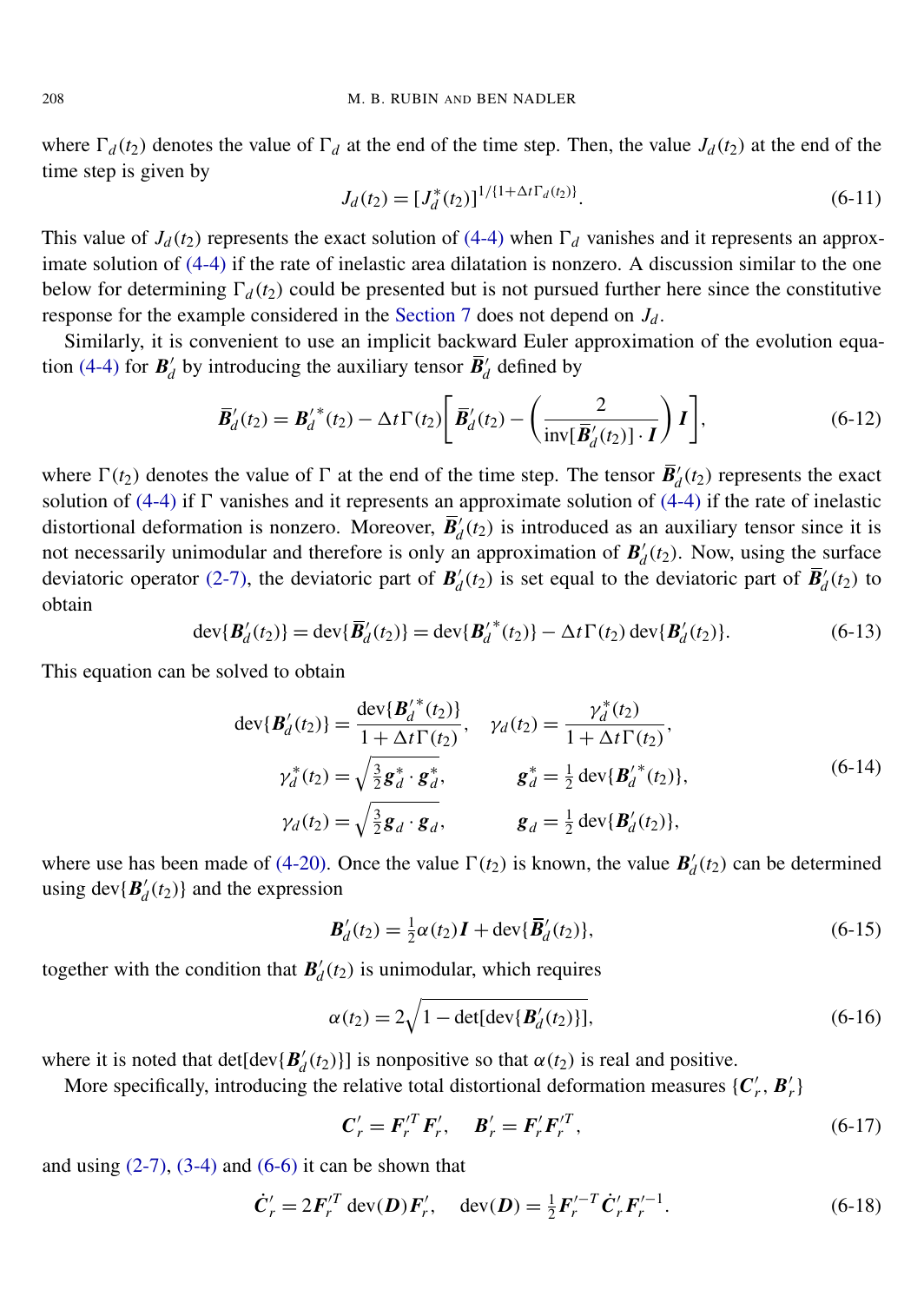Then, the value of  $dev(D)$  can be approximated by

$$
\operatorname{dev}(\boldsymbol{D}) \approx \operatorname{dev}(\boldsymbol{\overline{D}}) = \frac{1}{2\Delta t} [\boldsymbol{F}_r'^{-T}(t_2) \{ \boldsymbol{C}_r'(t_2) - \boldsymbol{I} \} \boldsymbol{F}_r'^{-1}(t_2)] = \frac{1}{2\Delta t} [\boldsymbol{I} - \boldsymbol{B}_r'^{-1}(t_2)],\tag{6-19}
$$

so the equivalent rate  $\dot{\epsilon}$  in [\(4-21\)](#page-9-1) can be approximated by

$$
\dot{\epsilon}(t_2) \approx \dot{\bar{\epsilon}} = \sqrt{\frac{2}{3} \operatorname{dev}(\bar{\mathbf{D}}) \cdot \operatorname{dev}(\bar{\mathbf{D}})}, \quad \Delta \bar{\epsilon} = \Delta t \dot{\bar{\epsilon}}.
$$
 (6-20)

Also, with the help of  $(4-19)$  and  $(6-14)$ , the value of the yield function *g* at the end of the time step is given by

<span id="page-13-0"></span>
$$
g(t_2) = 1 - \frac{\kappa [1 + \Delta t \Gamma(t_2)]}{\gamma_d^*(t_2)}.
$$
\n(6-21)

Moreover, using [\(4-19\)](#page-9-2) and [\(6-20\),](#page-13-0) the value of  $\Gamma$  at the end of the time step is given by

$$
\Delta t \Gamma(t_2) = \Delta \Gamma_0 + \Delta \Gamma_1 \langle g(t_2) \rangle, \quad \Delta \Gamma_i = \Delta t a_i + b_i \Delta \bar{\epsilon} \qquad (i = 0, 1). \tag{6-22}
$$

In order to solve these equations for  $\Delta t \Gamma(t_2)$  it is convenient to introduce the auxiliary variable  $\bar{g}$  defined by

<span id="page-13-1"></span>
$$
\bar{g} = 1 - \frac{\kappa (1 + \Delta \Gamma_0)}{\gamma_d^*(t_2)},
$$
\n(6-23)

<span id="page-13-4"></span>to obtain

$$
g(t_2) = \frac{\langle \bar{g} \rangle}{1 + \frac{\kappa \Delta \Gamma_1}{\gamma_d^*(t_2)}}, \quad \Delta t \Gamma(t_2) = \Delta \Gamma_0 + \frac{\Delta \Gamma_1 \langle \bar{g} \rangle}{1 + \frac{\kappa \Delta \Gamma_1}{\gamma_d^*(t_2)}}.
$$
(6-24)

Furthermore, the evolution equations [\(4-24\)](#page-10-1) and [\(4-25\)](#page-10-2) are integrated by taking

$$
\epsilon_p(t_2) = \epsilon_p(t_1) + \frac{2}{3}\Delta t \Gamma(t_2) \gamma_d(t_2), \quad \epsilon_d(t_2) = \epsilon_d(t_1) + \Delta t \Gamma_d(t_2) |\ln(J_d(t_2)|,
$$
(6-25)

with  $\gamma_d(t_2)$  given by [\(6-14\)](#page-12-0) and  $\Delta t \Gamma(t_2)$  given by [\(6-22\).](#page-13-1) Next, introducing the relative director displacements  $\delta_{\alpha}$  and the relative displacement gradient  $H_r$  by the expressions

$$
\boldsymbol{a}_{\alpha}(t_2) = \boldsymbol{a}_{\alpha}(t_1) + \boldsymbol{\delta}_{\alpha}, \quad \boldsymbol{H}_r = \boldsymbol{\delta}_{\alpha} \otimes \boldsymbol{a}^{\alpha}(t_1), \tag{6-26}
$$

it follows that the relative deformation gradient at the end of the time step is given by

<span id="page-13-3"></span><span id="page-13-2"></span>
$$
\boldsymbol{F}_r(t_2) = \boldsymbol{I} + \boldsymbol{H}_r. \tag{6-27}
$$

Thus, within the context of standard finite element procedures, the value of  $F_r(t_2)$  can be expressed in terms of nodal displacements which are determined at each iteration step.

In summary, given the displacements  $\delta_{\alpha}$ : the relative deformation gradient  $F_r$  during the time step is determined by [\(6-26\)](#page-13-2) and [\(6-27\);](#page-13-3) the exact values  $\{J(t_2), B'(t_2)\}\$  are determined by [\(6-7\);](#page-11-4) the elastic trial values {*J* ∗  $d^*(t_2)$ , **B**<sup>'</sup><sub>d</sub></sup> *d*  $^*(t_2), \gamma_d'$ <sup>\*</sup>(*t*<sub>2</sub>)} are determined by [\(6-8\)](#page-11-5) and [\(6-14\);](#page-12-0) the final value  $J_d(t_2)$  is determined by [\(6-11\);](#page-12-1)  $\{\Delta\Gamma_i, \Delta t\Gamma(t_2)\}\$  are determined by [\(6-20\)–](#page-13-0)[\(6-24\);](#page-13-4) and the final value  $B_d$  $d_d(t_2)$  is determined by [\(6-14\)](#page-12-0)[–\(6-16\).](#page-12-2) Finally, using these values, the kinetic quantities are determined by the constitutive equations [\(4-18\),](#page-9-3) which are then used to check that the balance laws are satisfied to the desired accuracy and to update the estimates of the displacements if additional corrections are needed.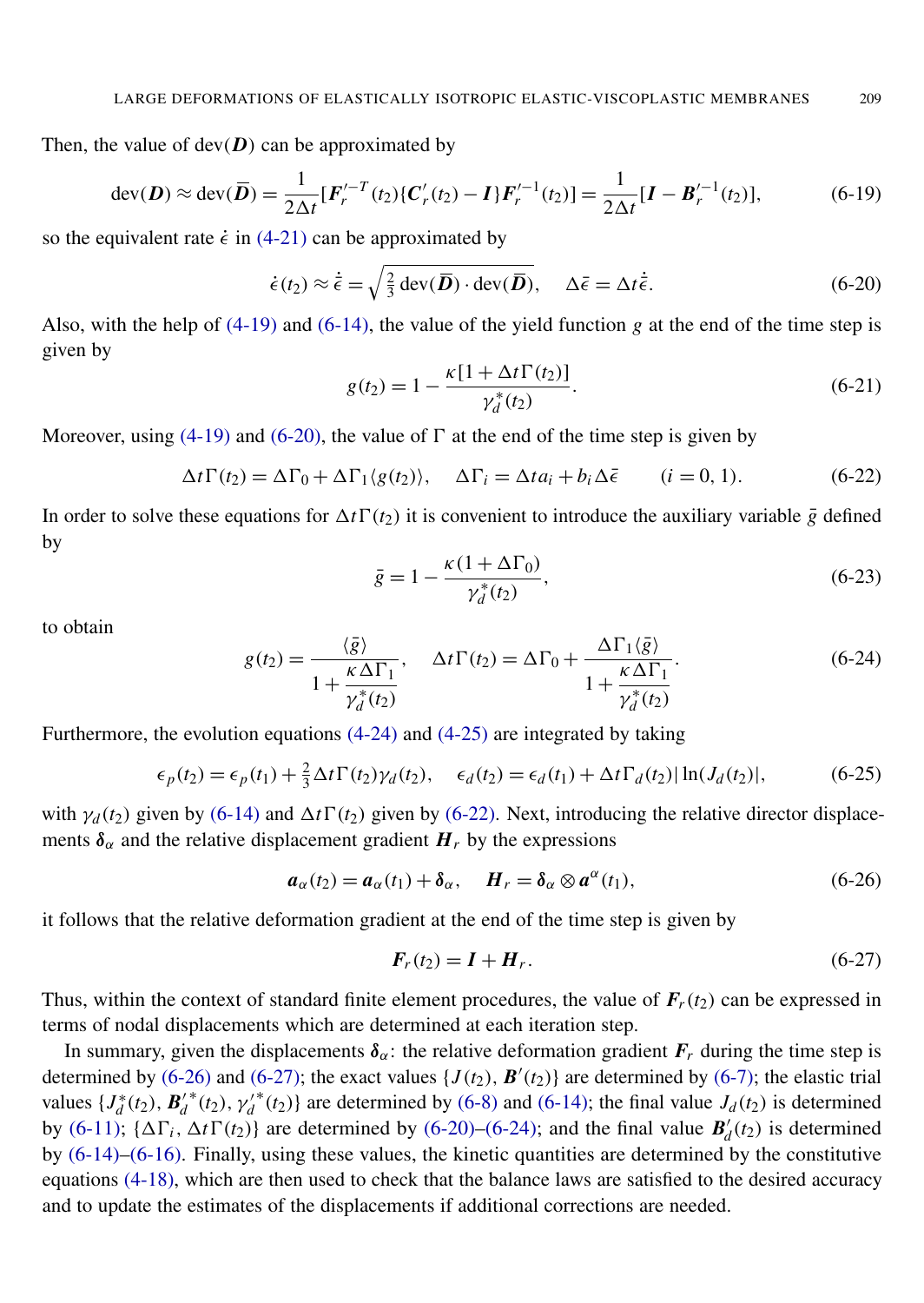The expressions in this section are strongly objective with the numerical estimates of tensor quantities having the same invariance properties under SRBM as the exact values of the tensors (see [\[Rubin and](#page-19-15) [Papes 2011\]](#page-19-15)).

#### 7. An example of axisymmetric deformation

<span id="page-14-0"></span>As an example, the finite deformation of an initially flat circular membrane subjected to pressure normal to its surface, which was analyzed in [\[Chater and Neale 1983a;](#page-18-2) [1983b\]](#page-18-3), is used here to illustrate the inelastic response of the proposed model. [Figure 2](#page-14-1) shows a sketch of a deformed membrane which in its initial unstressed reference configuration at  $t = 0$  is a flat circular disk of radius *B*. Its edges are simply supported by a rigid ring of radius  $B$ . The position vector  $x$  for this axisymmetric problem is expressed in terms of the cylindrical polar base vectors { $e_r(\theta)$ ,  $e_{\theta}(\theta)$ ,  $e_3$ } in the form

$$
x = r(R, t)e_r + z(R, t)e_3
$$
,  $0 \le R \le \frac{B}{1+b}$ ,  $b = 0.01$ , (7-1)

where *R* is the convected (i.e., Lagrangian) radial coordinate,  $\theta$  is the circumferential angle,  $r(R, t)$  is the current radial position and  $z(R, t)$  is the current axial position. In order to avoid numerical problems associated with zero stiffness to normal displacements of a flat membrane, the membrane is slightly stretched in the radial direction in its initial configuration at  $t = 0$  with

$$
r(R, 0) = (1 + b)R, \quad z(R, 0) = 0. \tag{7-2}
$$

A uniform follower force pressure  $p$  is applied normal to the surface of the membrane which inflates it to its deformed configuration. For this example, the external assigned force is given by

$$
\rho b = p a_3. \tag{7-3}
$$

<span id="page-14-1"></span>Also, the constitutive equations are specified by  $(4-17)$ – $(4-19)$  with  $K_d$  set equal to zero.



Figure 2. Sketch of inflation of an initially flat circular membrane of radius *B* which is loaded by an internal pressure  $p$ . The maximum width is denoted by  $2w$ , the height of this maximum width is denoted by  $h_w$  and the height of the top of the membrane is denoted by  $h_w + h_t$ .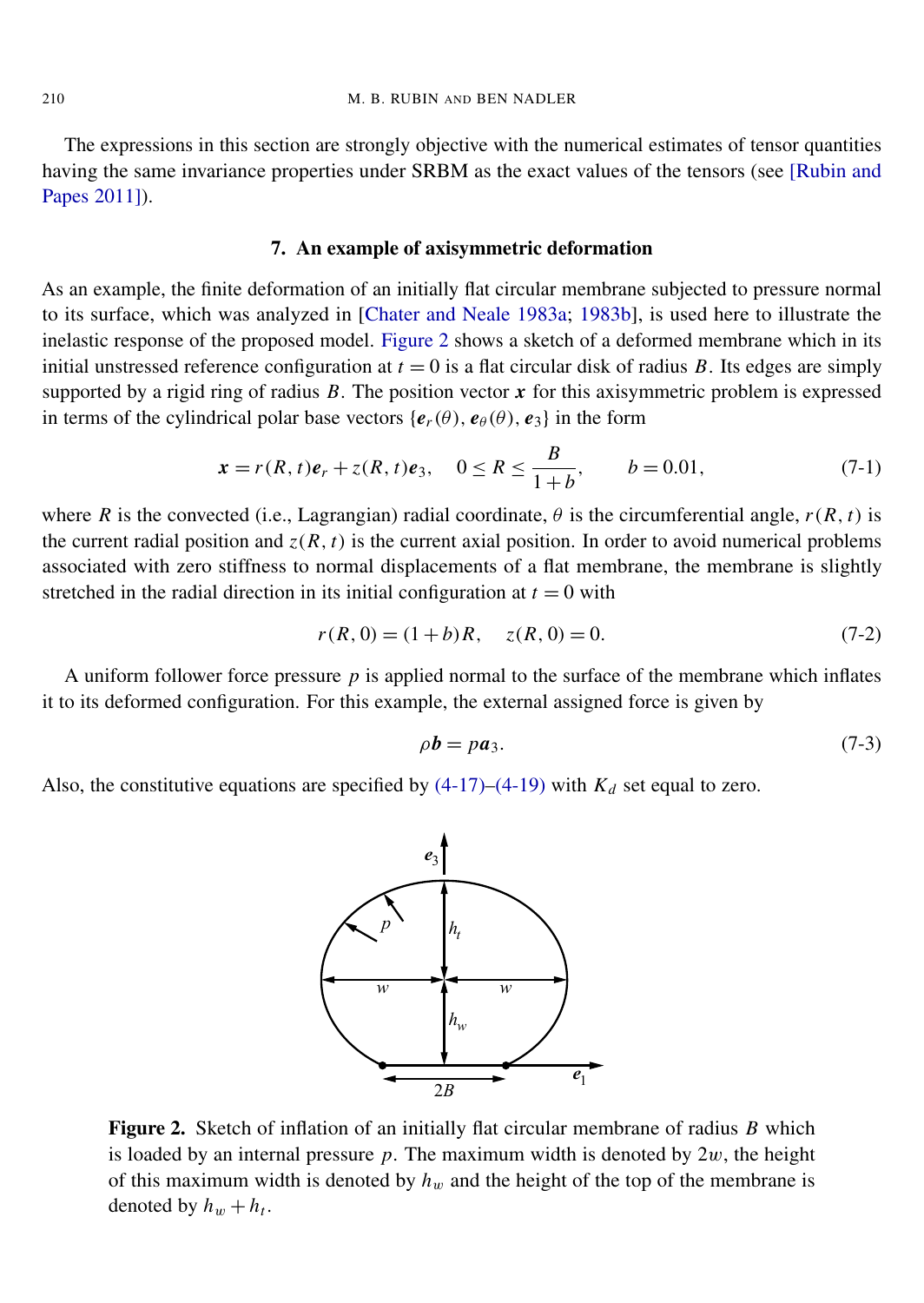In order to emphasize the influence of inelasticity, the elastic component is taken to have no resistance to distortional deformations and the rate of inelasticity is simplified by taking

<span id="page-15-0"></span>
$$
\mu_e = 0, \quad b_0 = 0, \quad a_1 = 0. \tag{7-4}
$$

The remaining constants are specified by

$$
\mu_d = 100K_e, \quad b_1 = 0 \text{ or } 10^6, \quad \kappa = 0.001. \tag{7-5}
$$

Also, the positive value of *B* is used to normalize the length measures  $\{r, z\}$ . A positive value of  $a_0$ causes rate-dependent inelasticity which tends to cause the stress  $T_d$  in the dissipative component to relax towards zero. When  $a_0$  vanishes and  $b_1$  is positive, then the dissipative component has a finite elastic range and rate-independent plasticity only occurs when the yield function *g* becomes positive. Moreover, when  $b_1$  attains the large value in [\(7-5\)](#page-15-0) it causes the yield function  $g$  in [\(4-19\)](#page-9-2) to remain very close to zero during inelastic loading. Also, the applied pressure  $p$  is increased to the maximum value *p*max given by

$$
p_{\text{max}} = 100 \frac{K_e}{B},\tag{7-6}
$$

and then is held constant. Here, the rate of loading need not be specified since attention is limited to elastic response and elastic-plastic response, which are both rate-independent, and to fully relaxed viscoplastic response with zero elastic distortional deformation.

The equations of equilibrium  $[(3-18)$  with  $\dot{v} = 0$ ] were formulated in terms of  $\{R, t\}$  and were solved numerically using finite differences for the spatial dependence at each time. The equilibrium equations for the axisymmetric problem considered here simplify into a system of two second order nonlinear ordinary differential equations in the spatial domain, which can be expressed as a system of four nonlinear first order ordinary differential equations. The system of nonlinear first order ordinary differential equations can be efficiently solved numerically using the shooting method for the spatial dependence at each time. The solution procedure is iterative with the elastic distortional deformation [\(6-12\)](#page-12-3) of the dissipative component being based on the same initial value  $B_d$  $d_d(t_1)$  in [\(6-8\)](#page-11-5) until an equilibrium configuration has been obtained and the next time step is analyzed.

7.1. *Elastic response (E).* When,  $b_1$  vanishes and the loading is rapid (i.e.,  $\epsilon \gg a_0$ ), the influence of viscoplasticity is negligible and the solution is purely elastic. This solution is denoted by (E).

7.2. *Rate-independent elastic-plastic response (P)*. When,  $b_1$  is positive and the loading is rapid (i.e.,  $b_1 \dot{\epsilon} \gg a_0$ ), the influence of viscoplasticity is negligible and the solution exhibits rate-independent elasticplastic response. This solution is denoted by (P).

7.3. *Rate-dependent viscoplastic relaxation (R).* When the pressure is held constant, the viscoplastic response, controlled by  $a_0$ , causes the elastic distortional deformation  $\gamma_d$  to asymptotically approach zero with time. This causes  $T_d$  to vanish so the final state is controlled only by the elastic area changes associated with  $T_e$  in [\(4-18\).](#page-9-3) This asymptotic relaxed solution is denoted by (R). Since only the fully relaxed asymptotic solution for viscoplasticity is presented, it is sufficient to solve the elastic problem with vanishing  $\mu_d$ .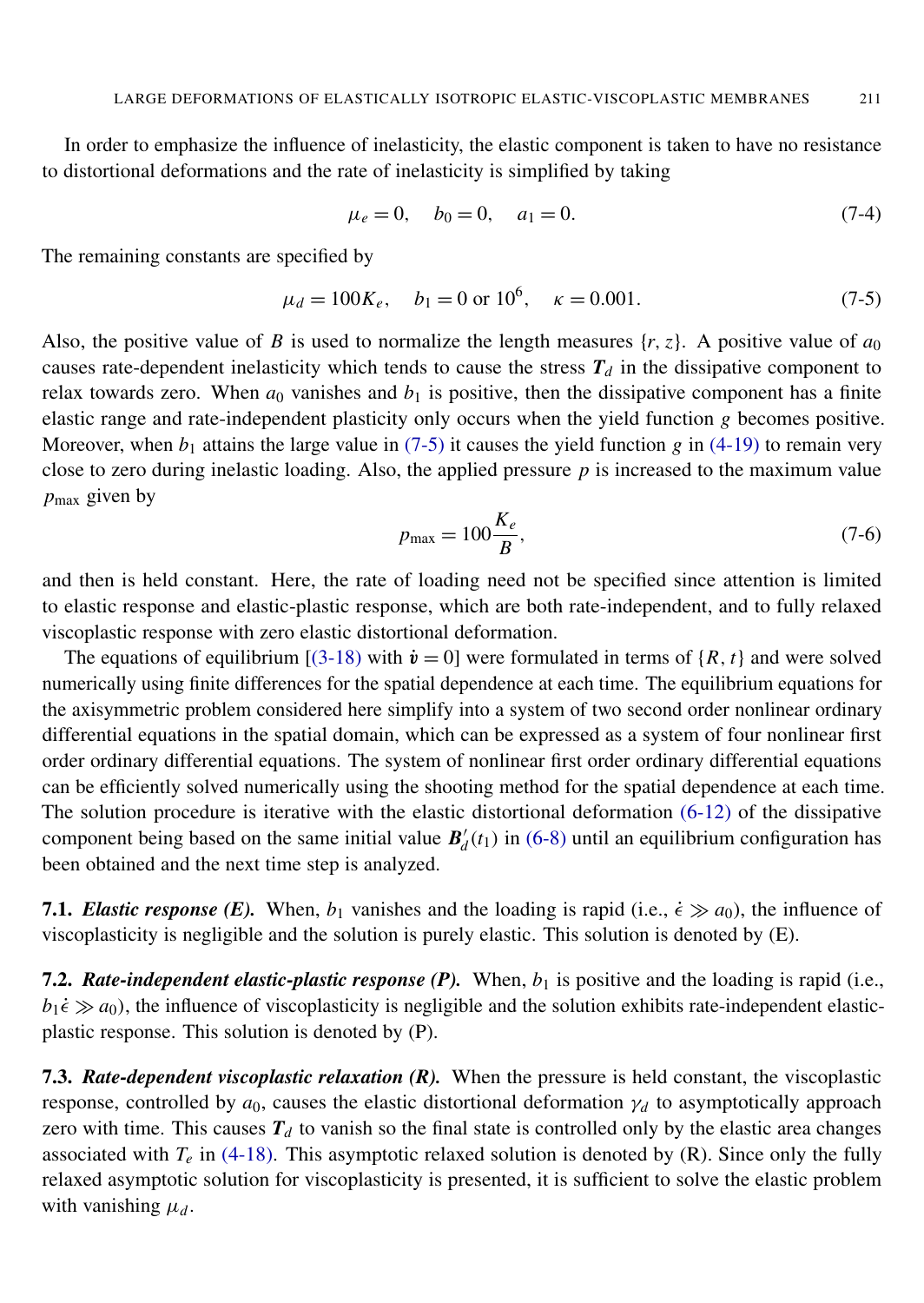<span id="page-16-0"></span>

Figure 3. Deformed shapes of the membrane loaded by the constant uniform internal pressure  $p = 10K_e/B$  for the elastic solution (E), the plastic solution (P) and the fully relaxed viscoplastic solution (R).

[Figure 3](#page-16-0) plots the shapes of the membrane normalized by the radius *B* of the ring for the elastic solution (E), the plastic solution (P) and the viscoplastic relaxed solution (R) with  $p = p_{\text{max}}$ . From this figure it can be seen that the deformations of the solution  $(E)$  are smaller than those of  $(P)$  and  $(R)$ because the resistance to distortional deformations in the solution (P) is reduced relative to that in the solution (E) due to plasticity. Also, the solution (R) is fully relaxed with zero resistance to distortional deformations. [Figure 4](#page-16-1) plots the geometric parameters  $\{h_t/w, h_w/w\}$  (see [Figure 2\)](#page-14-1) as functions of the pressure for the three solutions (E, P, R). From [Figure 4](#page-16-1) (left) it can be seen that the normalized heights  $h_t/w$  of each of the solutions (E, P) are very close to each other and the top part of the fully relaxed membrane attains a near circular shape (i.e.,  $h_t/w = 1$ ). [Figure 4](#page-16-1) (right) shows that the ring controls the maximum width  $w$  of the membrane until the pressure attains a critical value when the normalized height  $h_w/w$  becomes nonzero. This figure also shows that the effect of distortional strength of the membrane near the constraining ring significantly changes the shape of the lower part of the membrane, with only the solution (R) approaching that of a spherical membrane (i.e.,  $h_w/w = 1$ ).

<span id="page-16-1"></span>

Figure 4. Geometric properties of the membrane as functions of the internal pressure *p* for the elastic solution (E), the plastic solution (P) and the fully relaxed viscoplastic solution (R).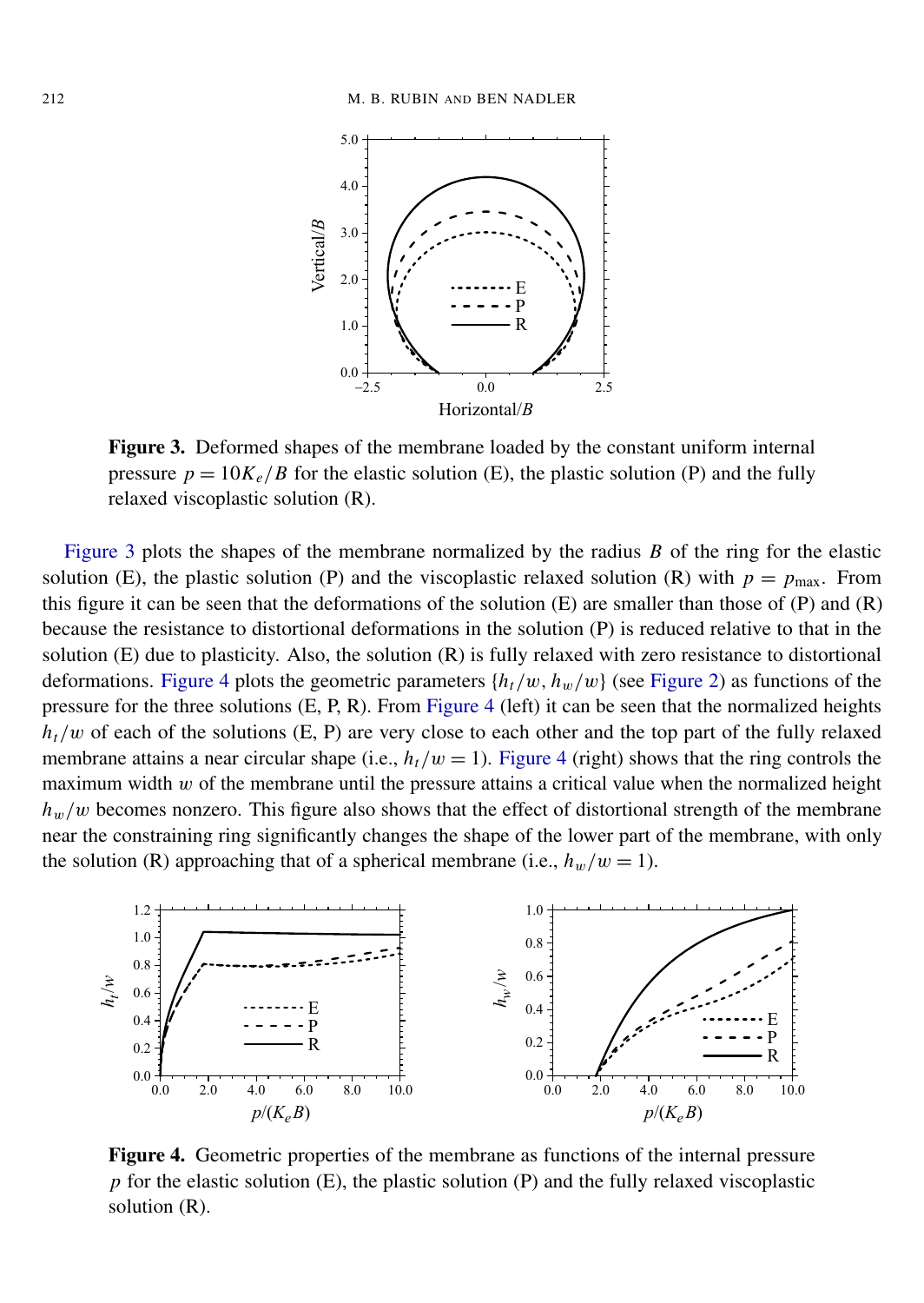#### 8. Conclusions

<span id="page-17-0"></span>The balance laws and constitutive equations for large deformations of an elastically isotropic elasticviscoplastic membrane have been developed based on an Eulerian formulation. Specifically, the membrane is considered to be a composite of an elastic component and a dissipative elastic-viscoplastic component. The constitutive equations [\(4-10\)](#page-8-1) are hyperelastic in the sense that the kinetic quantities  ${T_e, T_d}$  are determined by derivatives of the strain energy functions  $\{\Sigma_e, \Sigma_d\}$ , respectively. The response of the elastic component depends on the area dilatation *J* and on the total elastic distortional deformation  $\boldsymbol{B}'_e$  $e'$ , which are determined by the evolution equations  $(3-15)$  and  $(4-2)$ . In addition, the response of the dissipative component depends on the elastic area dilatation  $J_d$  and the elastic distortional deformation  $B'_{d}$  $d'$  of the dissipative component, which are determined by the evolution equations [\(4-4\).](#page-7-0)

The rate of inelastic deformation in [\(4-4\)](#page-7-0) is based on the work in [\[Hollenstein et al. 2013\]](#page-19-13) which models a smooth elastic-inelastic transition, with rate-independent plasticity and rate-dependent viscoplasticity included as special cases. Specifically, this rate of inelasticity depends on five material constants: two  ${a_0, a_1}$  which control rate-dependent response; two  ${b_0, b_1}$  which control rate-independent response; and one  $\{\kappa\}$  which controls the yield strain.

Numerical algorithms have been developed which are robust and strongly objective. Also, these algorithms produce exact solutions for purely elastic response. Finally, the example of large axisymmetric deformations of an initially flat circular membrane subjected to a follower pressure normal to its surface is considered to examine: the elastic and elastic-plastic responses and the fully relaxed viscoplastic response of the membrane.

This model can be implemented into a general purpose computer program. Then, the influence of dissipation and hysteresis during cyclic loading due to the dissipative component can be examined. Moreover, since the model uses an Eulerian formulation, it would be interesting to use it to model some features of lipid membranes with dissipation to the distortional motion of lipid reorganization in the surface of the membrane.

#### Appendix: Details of invariance properties under SRBM

<span id="page-17-1"></span>With the help of  $(2-5)$ ,  $(5-1)$  and  $(5-3)$  it follows that

<span id="page-17-2"></span>
$$
I^{+} = a_{\alpha}^{+} \otimes a^{\alpha+} = a^{\alpha+} \otimes a_{\alpha}^{+} = QI Q^{T}.
$$
 (A.1)

Then, from  $(3-4)$  and  $(5-3)$  it can be shown that

$$
L^{+} = v_{,\alpha}^{+} \otimes a^{\alpha+} = (Q w_{\alpha} + \Omega a_{\alpha}^{+}) \otimes a^{\alpha+} = Q L Q^{T} + \Omega Q I Q^{T}.
$$
 (A.2)

Also, using [\(5-2\)](#page-10-5) it follows that

$$
(\mathbf{\Omega} \mathbf{Q} \mathbf{I} \mathbf{Q}^T - \mathbf{Q} \mathbf{I} \mathbf{Q}^T \mathbf{\Omega})^T = (\mathbf{\Omega} \mathbf{Q} \mathbf{I} \mathbf{Q}^T - \mathbf{Q} \mathbf{I} \mathbf{Q}^T \mathbf{\Omega}),
$$
\n(A.3)

which verifies  $(5-4)$ .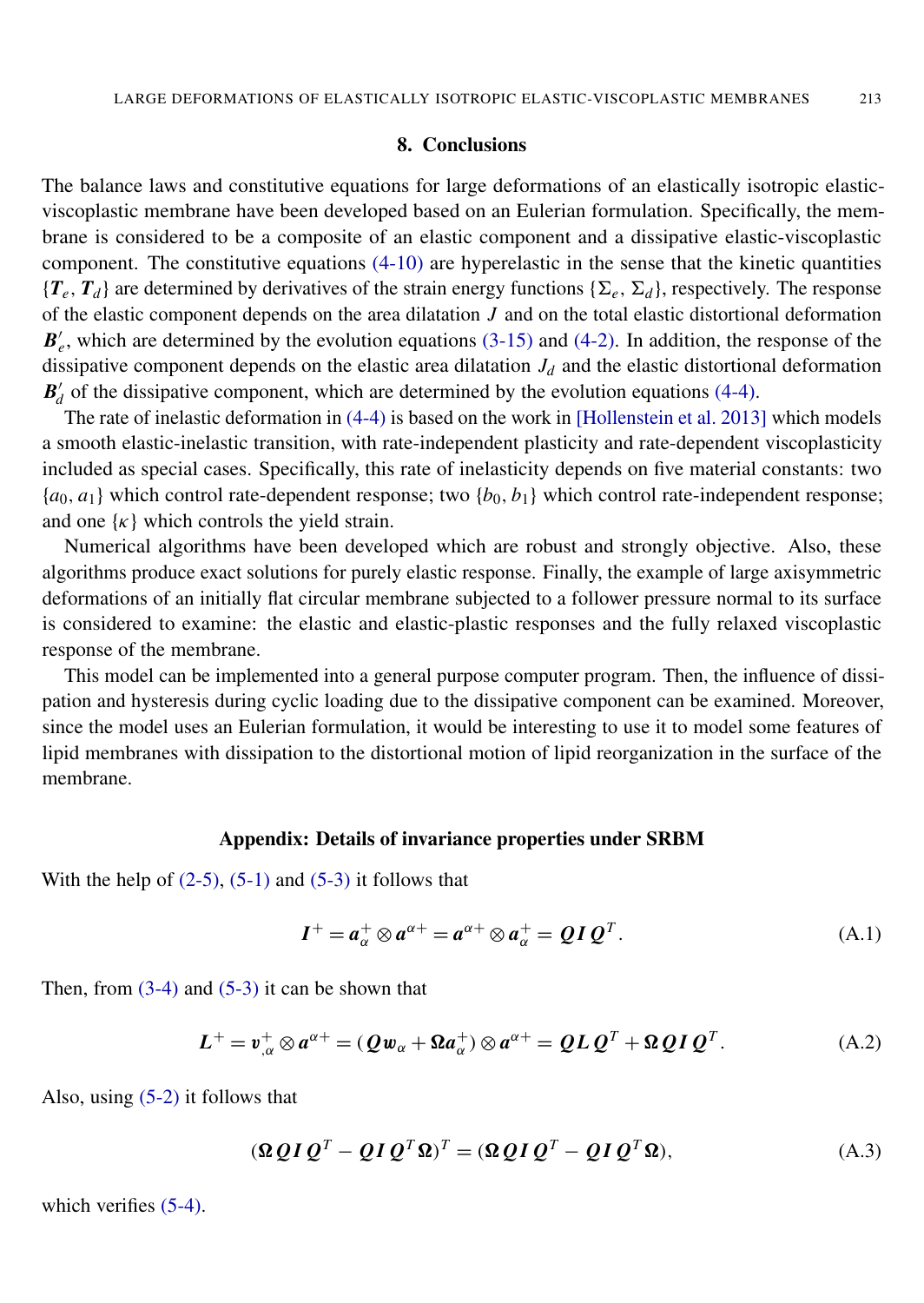Next, using  $(5-4)$  and  $(A,1)$  it can be shown that

<span id="page-18-5"></span>
$$
D^+ \cdot I^+ = [\mathcal{Q}D\mathcal{Q}^T + \frac{1}{2}(\mathbf{\Omega}\mathcal{Q}I\mathcal{Q}^T - \mathcal{Q}I\mathcal{Q}^T\mathbf{\Omega})] \cdot \mathcal{Q}I\mathcal{Q}^T,
$$
  
\n
$$
D^+ \cdot I^+ = D \cdot I + \frac{1}{2}\mathbf{\Omega} \cdot \mathcal{Q}I\mathcal{Q}^T(\mathcal{Q}I\mathcal{Q}^T)^T - \frac{1}{2}\mathbf{\Omega} \cdot (\mathcal{Q}I\mathcal{Q}^T)^T\mathcal{Q}I\mathcal{Q}^T,
$$
  
\n
$$
D^+ \cdot I^+ = D \cdot I + \frac{1}{2}(\mathbf{\Omega} - \mathbf{\Omega}) \cdot \mathcal{Q}I\mathcal{Q}^T = D \cdot I.
$$
\n(A.4)

It then follows that the invariance properties [\(5-5\)](#page-10-7) for  $\{\rho, J\}$  are consistent with proper invariance under SRBM of the evolution equation [\(3-15\)](#page-5-2) and the conservation of mass equation [\(3-16\).](#page-6-1) Moreover, using  $(5-1)$  and  $(5-5)$  it can be shown that

$$
\text{inv}(\boldsymbol{B}'_d^+) = \boldsymbol{Q} \text{ inv}(\boldsymbol{B}'_d) \boldsymbol{Q}^T,
$$
  
\n
$$
\text{inv}(\boldsymbol{B}'_d^+) \cdot \boldsymbol{I}^+ = \boldsymbol{Q} \text{ inv}(\boldsymbol{B}'_d) \boldsymbol{Q}^T \cdot (\boldsymbol{Q} \boldsymbol{I} \boldsymbol{Q}^T) = \text{inv}(\boldsymbol{B}'_d) \cdot \boldsymbol{I},
$$
\n(A.5)

so with the help of [\(4-4\)](#page-7-0) it follows that

$$
\mathbf{A}_d^+ = \mathbf{B}_d^{\prime +} - \left[ \frac{2}{\text{inv}(\mathbf{B}_d^{\prime +}) \cdot \mathbf{I}^+} \right] \mathbf{I}^+ = \mathbf{Q} \mathbf{A}_d \mathbf{Q}^T. \tag{A.6}
$$

Next, use is made of  $(5-4)$  and  $(5-5)$  to deduce that

$$
L^+B'^+ + B'^+L^{+T} - (D^+ \cdot I^+)B'^+ = Q[LB' + B'L^T - (D \cdot I)B']Q^T + \Omega B'^+ - B'^+ \Omega,
$$
  

$$
L^+B'^+_d + B'^+_dL^{+T} - (D^+ \cdot I^+)B'^+_d = Q[LB'_d + B'_dL^T - (D \cdot I)B'_d]Q^T + \Omega B'^+_d - B'^+_d \Omega.
$$
 (A.7)

Then, with the help of  $(5-2)$  and  $(5-5)$  it can be shown that

$$
\frac{d}{dt}(\boldsymbol{B}'^{+}) = \boldsymbol{Q}\dot{\boldsymbol{B}}'\boldsymbol{Q}^{T} + \boldsymbol{\Omega}\boldsymbol{B}'^{+} - \boldsymbol{B}'^{+}\boldsymbol{\Omega}, \quad \frac{d}{dt}(\boldsymbol{B}'^{+}_{d}) = \boldsymbol{Q}\dot{\boldsymbol{B}}'_{d}\boldsymbol{Q}^{T} + \boldsymbol{\Omega}\boldsymbol{B}'^{+}_{d} - \boldsymbol{B}'^{+}_{d}\boldsymbol{\Omega}, \tag{A.8}
$$

which can be used together with  $(A.4)$  to deduce that the evolution equations  $(4-2)$  for  $\mathbf{B}'$  and  $(4-5)$  for  $B'_{d}$  $d'$  are properly invariant under SRBM.

The invariance properties [\(5-5\)](#page-10-7) for *T* follow directly from the constitutive equations [\(4-10\).](#page-8-1) Next, using  $(3-17)$ ,  $(5-3)$  and  $(5-5)$  it follows that

$$
\operatorname{div}^{+}(T^{+}) = a^{-1/2} (a^{1/2} T^{+} a^{\alpha +})_{,\alpha} = Q \operatorname{div}(T), \tag{A.9}
$$

which with the help of  $(5-5)$  can be used to show that the balance of linear momentum  $(3-16)$  is properly invariant under SRBM.

#### **References**

- <span id="page-18-2"></span>[Chater and Neale 1983a] E. Chater and K. W. Neale, ["Finite plastic deformation of a circular membrane under hydrostatic](http://dx.doi.org/10.1016/0020-7403(83)90026-7) [pressure, I: Rate-independent behaviour",](http://dx.doi.org/10.1016/0020-7403(83)90026-7) *Int. J. Mech. Sci.* 25:4 (1983), 219–233.
- <span id="page-18-3"></span>[Chater and Neale 1983b] E. Chater and K. W. Neale, ["Finite plastic deformation of a circular membrane under hydrostatic](http://dx.doi.org/10.1016/0020-7403(83)90027-9) [pressure, II: Strain-rate effects",](http://dx.doi.org/10.1016/0020-7403(83)90027-9) *Int. J. Mech. Sci.* 25:4 (1983), 235–244.

<span id="page-18-4"></span><sup>[</sup>Atai and Steigmann 2014] A. A. Atai and D. J. Steigmann, ["Transient elastic-viscoplastic dynamics of thin sheets",](http://dx.doi.org/10.2140/jomms.2014.9.557) *J. Mech. Mater. Struct.* 9:5 (2014), 557–574.

<span id="page-18-0"></span><sup>[</sup>Bertram 2005] A. Bertram, *[Elasticity and plasticity of large deformations: An introduction](http://dx.doi.org/10.1007/978-3-642-24615-9)*, Springer, Heidelberg, 2005.

<span id="page-18-1"></span><sup>[</sup>Bilby 1960] B. A. Bilby, "Continuous distributions of dislocations", pp. 329–398 in *Progress in solid mechanics, I*, edited by I. N. Sneddon and R. Hill, North-Holland, Amsterdam, 1960.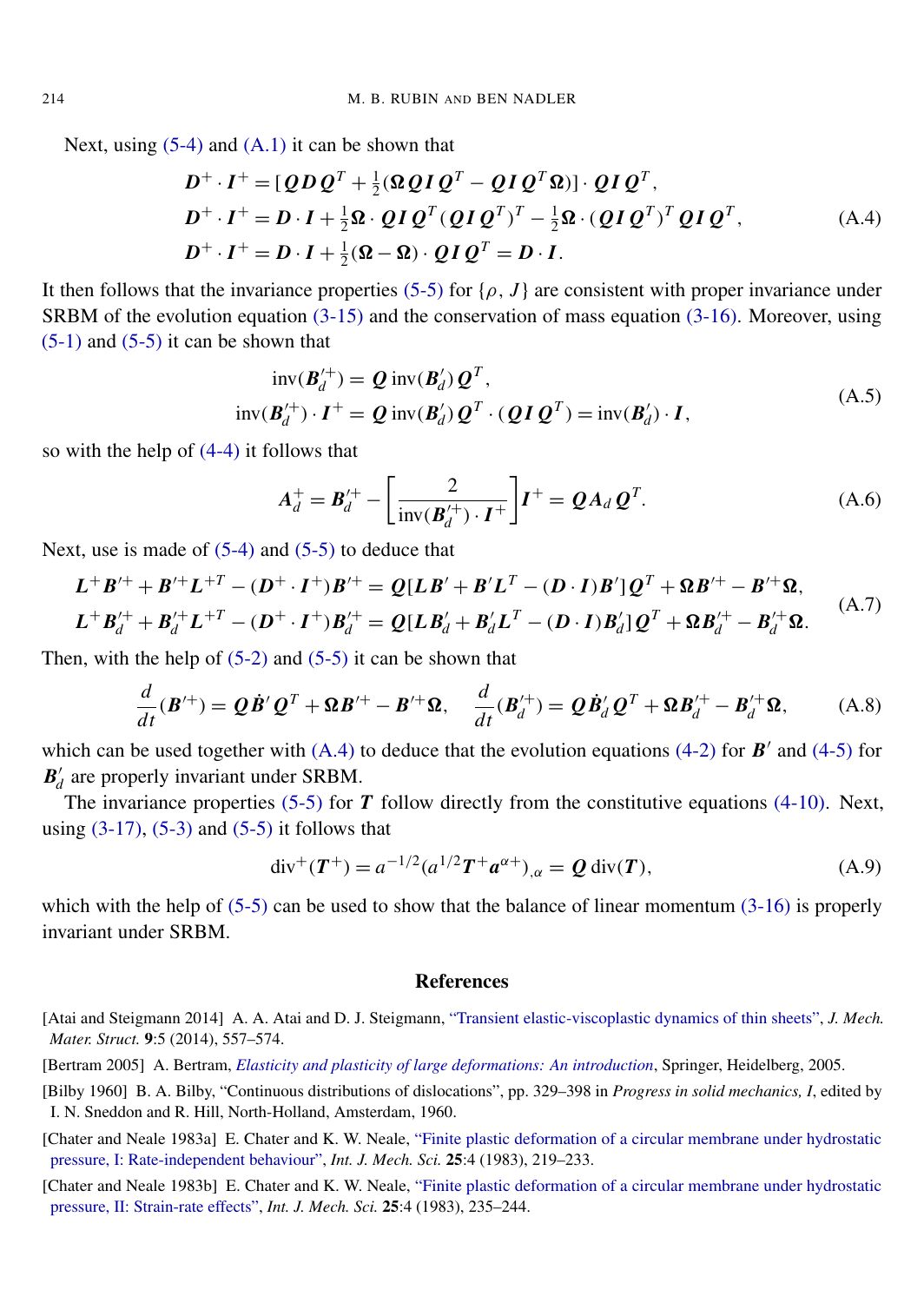<span id="page-19-9"></span><span id="page-19-3"></span>[Cristescu 1967] N. Cristescu, *[Dynamic plasticity](http://dx.doi.org/10.1142/9789812707604)*, Applied Mathematics and Mechanics 4, North-Holland, Amsterdam, 1967. [Eckart 1948] C. Eckart, ["The thermodynamics of irreversible processes, IV: The theory of elasticity and anelasticity",](http://dx.doi.org/10.1103/PhysRev.73.373) *Phys. Rev.* 73 (1948), 373–382.

- <span id="page-19-20"></span>[Flory 1961] P. J. Flory, ["Thermodynamic relations for high elastic materials",](http://dx.doi.org/10.1039/TF9615700829) *Trans. Faraday Soc.* 57 (1961), 829–838.
- <span id="page-19-2"></span>[Green and Naghdi 1965] A. E. Green and P. M. Naghdi, ["A general theory of an elastic-plastic continuum",](http://dx.doi.org/10.1007/BF00251666) *Arch. Ration. Mech. Anal.* 18:4 (1965), 251–281.
- <span id="page-19-1"></span>[Hill 1950] R. Hill, *The mathematical theory of plasticity*, Oxford Univ. Press, 1950.
- <span id="page-19-16"></span>[Hill and Storakers 1980] R. Hill and B. Storakers, ["Plasticity and creep of pressurized membranes: A new look at the small](http://dx.doi.org/10.1016/0022-5096(80)90010-1)[deflection theory",](http://dx.doi.org/10.1016/0022-5096(80)90010-1) *J. Mech. Phys. Solids* 28:1 (1980), 27–48.
- <span id="page-19-13"></span>[Hollenstein et al. 2013] M. Hollenstein, M. Jabareen, and M. B. Rubin, ["Modeling a smooth elastic-inelastic transition with](http://dx.doi.org/10.1007/s00466-013-0838-7) [a strongly objective numerical integrator needing no iteration",](http://dx.doi.org/10.1007/s00466-013-0838-7) *Comput. Mech.* 52:3 (2013), 649–667. Erratum in 55 (2015), p. 453.
- <span id="page-19-18"></span>[Ilahi and Paul 1985] M. F. Ilahi and T. K. Paul, ["Hydrostatic bulging of a circular soft brass diaphragm",](http://dx.doi.org/10.1016/0020-7403(85)90017-7) *Int. J. Mech. Sci.* 27:5 (1985), 275–280.
- <span id="page-19-6"></span>[Kröner 1960] E. Kröner, ["Allgemeine kontinuumstheorie der versetzungen und eigenspannungen",](http://dx.doi.org/10.1007/BF00281393) *Arch. Ration. Mech. Anal.* 4:1 (1960), 273–334.
- <span id="page-19-4"></span>[Lee 1969] E. H. Lee, ["Elastic-plastic deformation at finite strains",](http://dx.doi.org/10.1115/1.3564580) *J. Appl. Mech.* (*ASME*) 36:1 (1969), 1–6.
- <span id="page-19-10"></span>[Leonov 1976] A. I. Leonov, ["Nonequilibrium thermodynamics and rheology of viscoelastic polymer media",](http://dx.doi.org/10.1007/BF01517499) *Rheol. Acta* 15:2 (1976), 85–98.
- <span id="page-19-5"></span>[Lubliner 1990] J. Lubliner, *[Plasticity theory](http://www.ewp.rpi.edu/hartford/~ernesto/F2008/MEF2/Z-Links/Papers/Lubliner.pdf)*, Macmillan, New York, 1990.
- <span id="page-19-7"></span>[Malvern 1951] L. E. Malvern, "The propagation of longitudinal waves of plastic deformation in a bar of material exhibiting a strain-rate effect", *J. Appl. Mech.* (*ASME*) 18 (1951), 203–208.
- <span id="page-19-0"></span>[Naghdi 1972] P. M. Naghdi, ["The theory of shells and plates",](http://dx.doi.org/10.1007/978-3-662-39776-3_5) pp. x+745 in *Handbuch der Physik, VIa/2: Festkörpermechanik II*, edited by C. Truesdell, Springer, Berlin, 1972.
- <span id="page-19-14"></span>[Papes 2012] O. Papes, *[Nonlinear continuum mechanics in modern engineering applications](http://dx.doi.org/10.3929/ethz-a-007139775)*, Ph.D. thesis, ETH Zurich, 2012. DISS ETH NO 19956.
- <span id="page-19-8"></span>[Perzyna 1963] P. Perzyna, "The constitutive equations for rate sensitive plastic materials", *Quart. Appl. Math.* 20 (1963), 321–332.
- <span id="page-19-11"></span>[Rubin 1994] M. B. Rubin, ["Plasticity theory formulated in terms of physically based microstructural variables, I: Theory",](http://dx.doi.org/10.1016/0020-7683(94)90222-4) *Int. J. Solids Struct.* 31:19 (1994), 2615–2634.
- <span id="page-19-19"></span>[Rubin 2000] M. B. Rubin, *[Cosserat theories: Shells, rods and points](http://dx.doi.org/10.1007/978-94-015-9379-3)*, Solid Mechanics and its Applications 79, Kluwer, The Netherlands, 2000.
- <span id="page-19-12"></span>[Rubin 2012] M. B. Rubin, ["Removal of unphysical arbitrariness in constitutive equations for elastically anisotropic nonlinear](http://dx.doi.org/10.1016/j.ijengsci.2011.12.008) [elastic-viscoplastic solids",](http://dx.doi.org/10.1016/j.ijengsci.2011.12.008) *Int. J. Eng. Sci.* 53 (2012), 38–45.
- <span id="page-19-21"></span>[Rubin 2015] M. B. Rubin, ["A viscoplastic model for the active component in cardiac muscle",](http://dx.doi.org/10.1007/s10237-015-0736-3) *Biomech. Model. Mechanobiol.* (online publication October 2015).
- <span id="page-19-22"></span>[Rubin and Attia 1996] M. B. Rubin and A. Attia, ["Calculation of hyperelastic response of finitely deformed elastic-viscoplastic](http://dx.doi.org/10.1002/(SICI)1097-0207(19960130)39:2<309::AID-NME858>3.0.CO;2-B) [materials",](http://dx.doi.org/10.1002/(SICI)1097-0207(19960130)39:2<309::AID-NME858>3.0.CO;2-B) *Int. J. Numer. Methods Eng.* 39:2 (1996), 309–320.
- <span id="page-19-15"></span>[Rubin and Papes 2011] M. B. Rubin and O. Papes, ["Advantages of formulating evolution equations for elastic-viscoplastic](http://dx.doi.org/10.2140/jomms.2011.6.529) [materials in terms of the velocity gradient instead of the spin tensor",](http://dx.doi.org/10.2140/jomms.2011.6.529) *J. Mech. Mater. Struct.* 6:1–4 (2011), 529–543.
- <span id="page-19-23"></span>[Simo 1992] J. C. Simo, ["Algorithms for static and dynamic multiplicative plasticity that preserve the classical return mapping](http://dx.doi.org/10.1016/0045-7825(92)90123-2) [schemes of the infinitesimal theory",](http://dx.doi.org/10.1016/0045-7825(92)90123-2) *Comput. Methods Appl. Mech. Eng.* 99:1 (1992), 61–112.
- <span id="page-19-24"></span>[Simo and Hughes 1998] J. C. Simo and T. J. R. Hughes, *[Computational inelasticity](http://dx.doi.org/10.1007/b98904)*, Interdisciplinary Applied Mathematics 7, Springer, New York, 1998.
- <span id="page-19-17"></span>[Storåkers 1966] B. Storåkers, ["Finite plastic deformation of a circular membrane under hydrostatic pressure",](http://dx.doi.org/10.1016/0020-7403(66)90040-3) *Int. J. Mech. Sci.* 8:10 (1966), 619–628.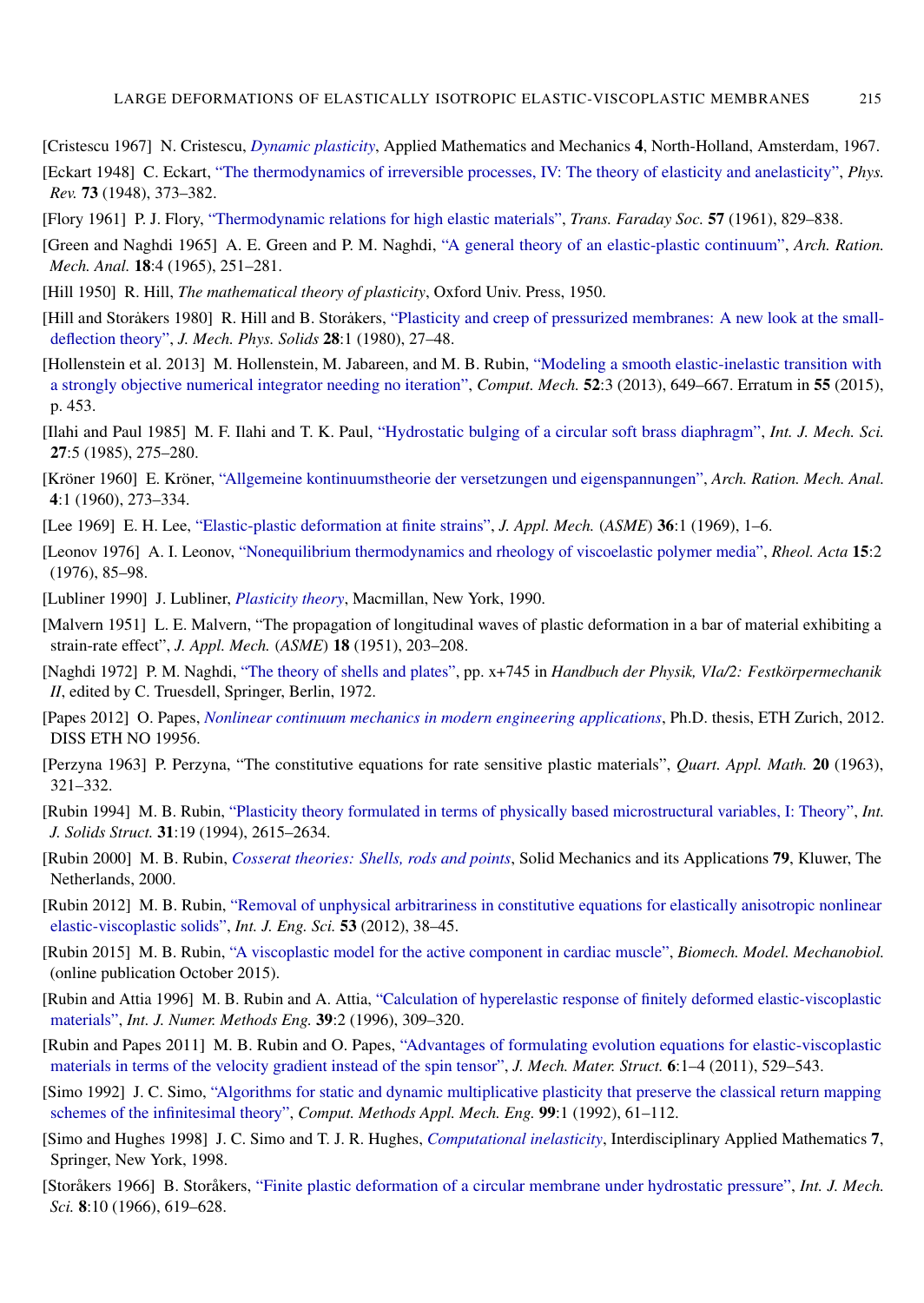Received 8 Jul 2015. Revised 29 Nov 2015. Accepted 4 Dec 2015.

M. B. RUBIN: [mbrubin@tx.technion.ac.il](mailto:mbrubin@tx.technion.ac.il) Faculty of Mechanical Engineering, Technion – Israel Institute of Technology, 32000 Haifa, Israel

BEN NADLER: [bnadler@me.uvic.ca](mailto:bnadler@me.uvic.ca) Department of Mechanical Engineering, University of Victoria, Victoria, BC V8W 3P6, Canada

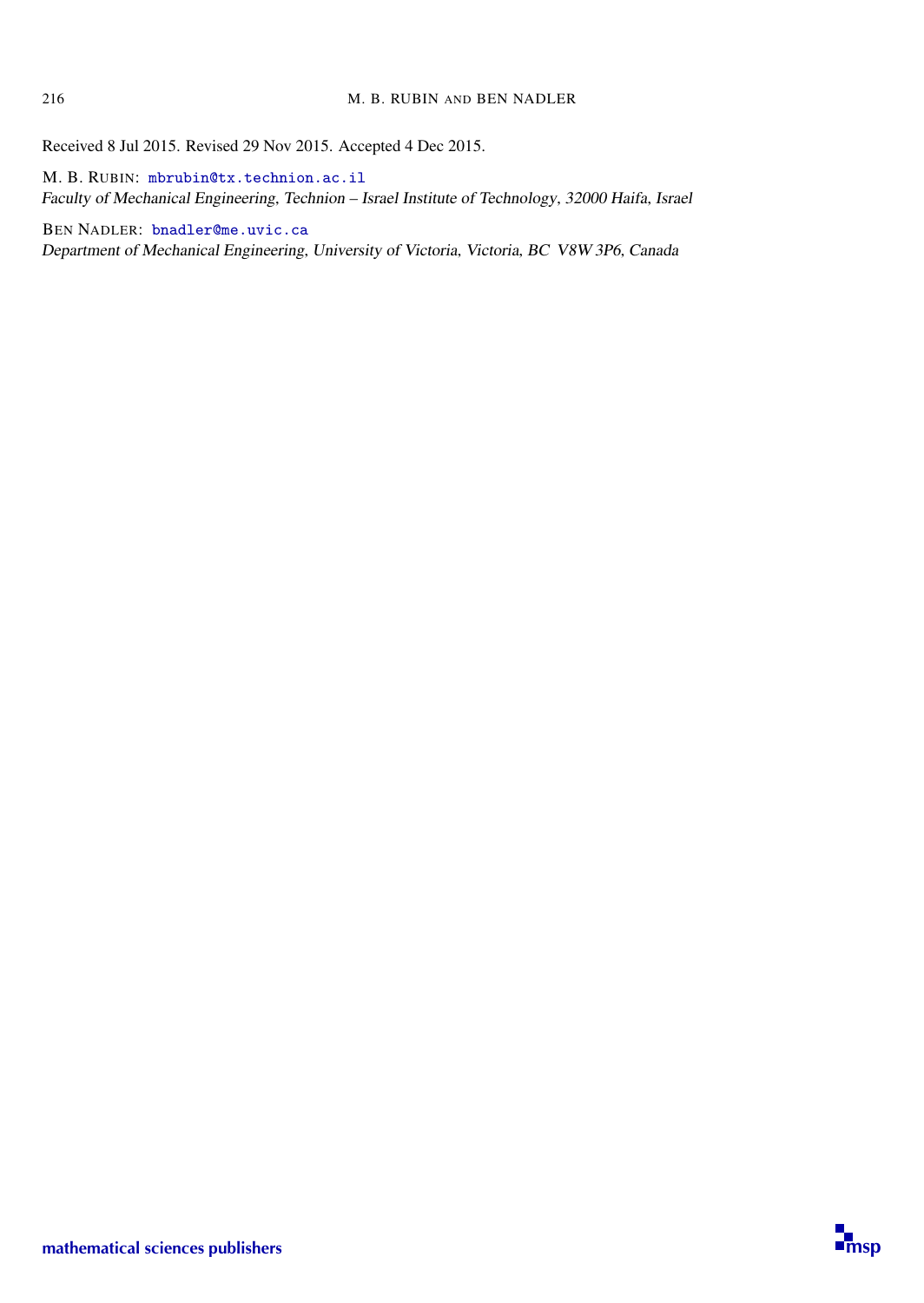## JOURNAL OF MECHANICS OF MATERIALS AND STRUCTURES

#### [msp.org/jomms](http://msp.org/jomms/)

Founded by Charles R. Steele and Marie-Louise Steele

#### EDITORIAL BOARD

| <b>ADAIR R. AGUIAR</b> | University of São Paulo at São Carlos, Brazil              |
|------------------------|------------------------------------------------------------|
| <b>KATIA BERTOLDI</b>  | Harvard University, USA                                    |
| <b>DAVIDE BIGONI</b>   | University of Trento, Italy                                |
| YIBIN FU               | Keele University, UK                                       |
| <b>IWONA JASIUK</b>    | University of Illinois at Urbana-Champaign, USA            |
| C. W. LIM              | City University of Hong Kong                               |
| THOMAS J. PENCE        | Michigan State University, USA                             |
| GIANNI ROYER-CARFAGNI  | Università degli studi di Parma, Italy                     |
| <b>DAVID STEIGMANN</b> | University of California at Berkeley, USA                  |
| PAUL STEINMANN         | Friedrich-Alexander-Universität Erlangen-Nürnberg, Germany |
|                        |                                                            |

#### ADVISORY BOARD

| J. P. CARTER University of Sydney, Australia                |
|-------------------------------------------------------------|
| D. H. HODGES Georgia Institute of Technology, USA           |
| J. HUTCHINSON Harvard University, USA                       |
| D. PAMPLONA Universidade Católica do Rio de Janeiro, Brazil |
| M. B. RUBIN Technion. Haifa. Israel                         |
|                                                             |

#### PRODUCTION [production@msp.org](mailto:production@msp.org)

SILVIO LEVY Scientific Editor

See [msp.org/jomms](http://msp.org/jomms/) for submission guidelines.

JoMMS (ISSN 1559-3959) at Mathematical Sciences Publishers, 798 Evans Hall #6840, c/o University of California, Berkeley, CA 94720-3840, is published in 10 issues a year. The subscription price for 2016 is US \$575/year for the electronic version, and \$735/year (+\$60, if shipping outside the US) for print and electronic. Subscriptions, requests for back issues, and changes of address should be sent to MSP.

JoMMS peer-review and production is managed by EditFLOW® from Mathematical Sciences Publishers.

PUBLISHED BY **T** [mathematical sciences publishers](http://msp.org/) nonprofit scientific publishing <http://msp.org/> © 2016 Mathematical Sciences Publishers